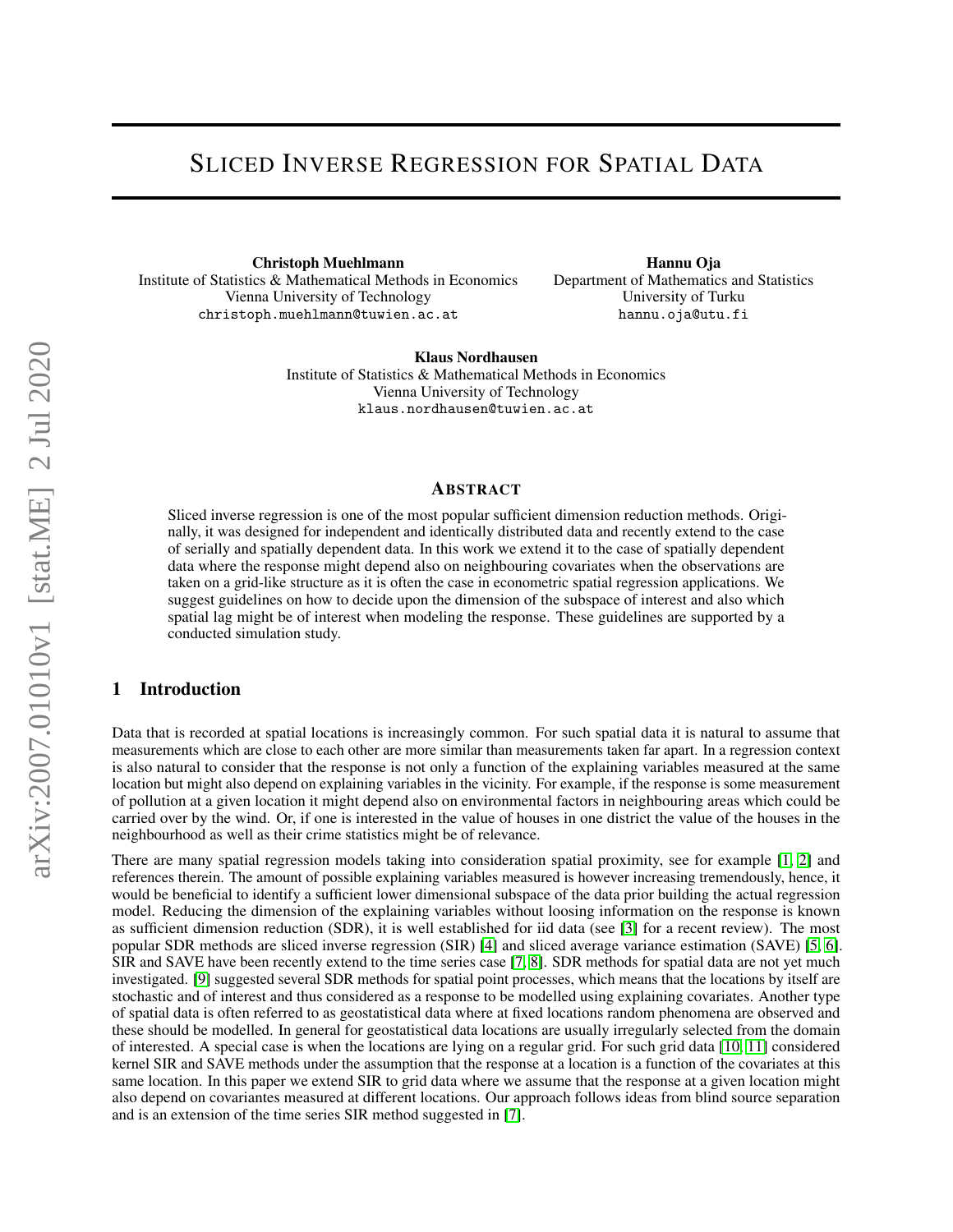The structure of the paper is as follows, in Chapter [2](#page-1-0) we recall SIR in a blind source separation framework for iid data. Chapter [3](#page-2-0) is devoted to SIR for time series data as our extension is build on these ideas. Then, in Chapter [4](#page-3-0) we suggest our extension of these methods for spatial data. Lastly, we present several simulation studies of our spatial SIR method in Chapter [5.](#page-5-0)

## <span id="page-1-0"></span>2 SIR for iid data

For the purpose of this paper we follow the notions as in [\[7,](#page-14-6) [8\]](#page-14-7) and introduce SIR in a blind source separation model context in which it is assumed that the response  $y$  is univariate and the p-variate vector  $x$  of explaining variables has the representation

$$
\mathbf{x} = \Omega \mathbf{z} + \boldsymbol{\mu} = \Omega \begin{pmatrix} \mathbf{z}^{(1)} \\ \mathbf{z}^{(2)} \end{pmatrix} + \boldsymbol{\mu},
$$

where  $\mu$  is a p-variate location vector and the  $p \times p$  matrix  $\Omega$  is called the mixing matrix having the only restriction to be full rank. Regarding the latent unobservable *p*-variate random vector **z** the following assumptions are made:

Assumption 1 *The random vector* z *can be partitioned into the* d*-variate subvector* z (1) *and the* p−d*-variate subvector* z (2) *and together they satisfy*

- *(A1)*  $E(z) = 0$  *and*  $COV(z) = I_p$ *, and*
- $(A2)$   $(y, z^{(1)}\top)$ <sup>T</sup>  $\perp \!\!\! \perp z^{(2)}$ .

*The dimension* d and the partitioning are minimal in the sense that, for projection matrices satisfying  $(y, Pz) \perp (I-P)z$ , *the rank of*  $P$  *is larger than or equal to*  $d$  *and*  $P\left(\mathbf{z}^{(1)^\top}, \mathbf{0}^\top\right)^\top = \left(\mathbf{z}^{(1)^\top}, \mathbf{0}^\top\right)^\top$ .

Note however that these assumptions do not specify z completely, both subvectors are defined only upto rotation by an orthogonal matrix of corresponding dimension.

Assumption (A2) is slightly different than the one usually stated in the SIR literature where it is required that

(A2') 
$$
\mathbf{z}^{(2)} \perp \perp y | \mathbf{z}^{(1)}
$$
 and  $E(\mathbf{z}^{(2)} | \mathbf{z}^{(1)}) = \mathbf{0}$  (a.s.).

Thus in (A2') some weak dependence between  $z^{(2)}$  and  $z^{(1)}$  is possible. To extend the theory to stochastic processes like time series or random fields we make the stronger assumption (A2) which makes it easier to apply tools from blind source separation methods where independence assumptions are frequent. This stronger assumption was also used in the iid case in  $[12]$  to construct asymptotic and bootstrap tests for  $d$ , something we also plan to extend in future work to the depended settings described in the subsequent sections.

Naturally (A2) implies (A2') and both also have as consequence that

<span id="page-1-1"></span>
$$
COV(\mathbf{E}(\mathbf{z}|y)) = \begin{pmatrix} \mathbf{COV}(\mathbf{E}(\mathbf{z}^{(1)}|y)) & \mathbf{0} \\ \mathbf{0} & \mathbf{0} \end{pmatrix}.
$$

This matrix is the key to SIR which is defined as:

Definition 1 *The sliced inverse regression functional* Γ(x, y) *at the joint distribution of* x *and* y *is obtained as follows*

- *1.* Whiten the explaining vector:  $\mathbf{x}^{st} = \mathbf{COV}(\mathbf{x})^{-1/2}(\mathbf{x} \mathbf{E}(\mathbf{x}))$ .
- *2. Find the*  $d \times p$  *matrix* **U** *with orthonormal rows*  $\mathbf{u}_1, \ldots, \mathbf{u}_d$  *which maximizes*

$$
\|\text{diag}\left(\mathbf{UCOV}(\mathbf{E}(\mathbf{x}^{st}|y))\mathbf{U}^{\top}\right)\|^2 = \sum_{c=1}^d \left(\mathbf{u}_c^{\top} \mathbf{COV}(\mathbf{E}(\mathbf{x}^{st}|y))\mathbf{u}_c\right)^2.
$$

3.  $\Gamma(x, y) = UCOV(x)^{-1/2}$ .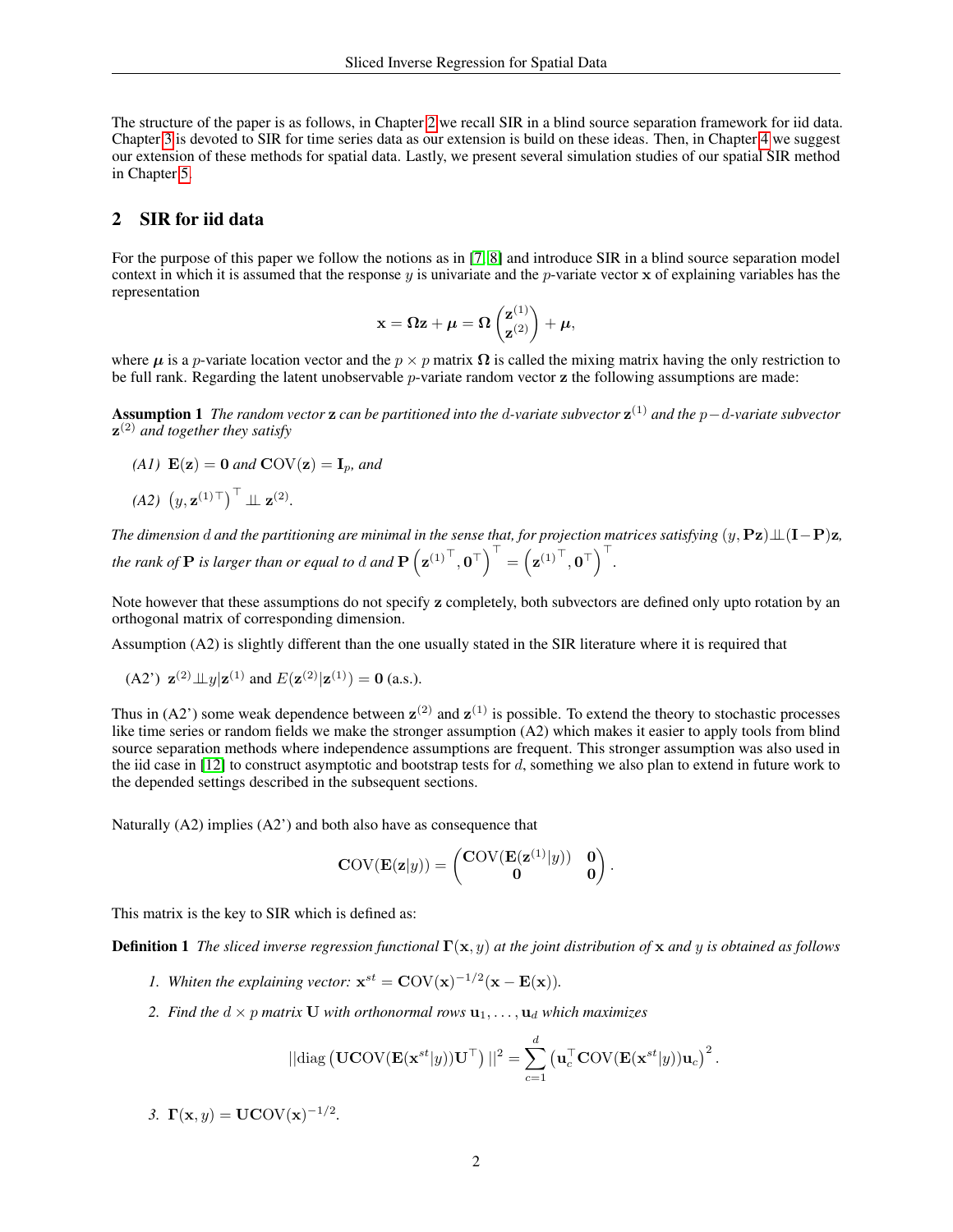The question is then naturally how to estimate  $\text{COV}(\mathbf{E}(\mathbf{x}^{st}|y))$  if y is not discrete; that is where the term sliced comes into play. In that case y is discretized and "sliced" into H disjoint intervals yielding  $y^{sl}$  and then in Definition [1](#page-1-1) the sliced  $y^{sl}$  is used rather than y itself. It was shown that SIR is quite robust with respect to the slicing and usually  $H = 10$  slices are used.

The optimization problem from Definition [1](#page-1-1) can be solved by performing an eigenvector decomposition of  $\text{COV}(\mathbf{E}(\mathbf{x}^{st}|y))$  or  $\text{COV}(\mathbf{E}(\mathbf{x}^{st}|y^{sl}))$  respectively. The vectors  $\mathbf{u}_c$  consist of the eigenvectors of this decomposition which have non-zero eigenvalues. Note that, given the slicing does not cause loss of information, there should be exactly d non-zero eigenvalues and the magnitude of these eigenvalues reflects the relevance of the corresponding direction for the response.

Hence, when plugging in data from a sample to obtain an estimate of the SIR functional the eigenvalues can give an idea about the usually unknown value of d. Inferential theory for the order determination based on these eigenvalues is for example mentioned in [\[13,](#page-14-12) [12,](#page-14-11) [14\]](#page-14-13) and references therein.

# <span id="page-2-0"></span>3 SIR for time series data

As the next step we introduce SIR in the time series context following [\[7\]](#page-14-6) as we will extend this approach to spatially dependent data. Thus, we consider an univariate response time series  $y = y[t], t = 0, \pm 1, \pm 2, \ldots$  and a p-variate times series  $\mathbf{x} = \mathbf{x}[t], t = 0, \pm 1, \pm 2, \dots$ , that is used to explain y. Similarly as in the spatial data case it is natural to assume that the dependence of y and x might also lag in time and therefore the time structure is taken into consideration when performing the dimension reduction. [\[15\]](#page-14-14) suggested to simply add the lag-shifted times series as new variables to the process  $\mathbf{x}[t]$  yielding  $\mathbf{x}^*[t] = (\mathbf{x}[t]^\top, \mathbf{x}[t-1]^\top, \dots, \mathbf{x}[t-k]^\top)^\top$  and apply the iid SIR to the pair  $y[t]$  and  $\mathbf{x}^*[t]$ . The disadvantage of this approach is that if K lags are of interest then the dimension of  $x^*[t]$  is  $(K+1)p$  while at the same time the sample size is reduced by  $K$ .

Another approach for a time series version of SIR was suggested recently by [\[7\]](#page-14-6), the main idea is to incorporate serial information in  $\text{COV}(\mathbf{E}(\mathbf{x}|y))$  by defining

$$
\Sigma_{\tau}(\mathbf{x}) = \mathbf{COV}(\mathbf{E}(\mathbf{x}[t]|y[t+\tau])).
$$

For their method to work [\[7\]](#page-14-6) formulate the time series SIR blind source separation model

$$
\mathbf{x}[t] = \mathbf{\Omega} \mathbf{z}[t] + \boldsymbol{\mu} = \mathbf{\Omega} \begin{pmatrix} \mathbf{z}^{(1)}[t] \\ \mathbf{z}^{(2)}[t] \end{pmatrix} + \boldsymbol{\mu},
$$

where  $\Omega$  and  $\mu$  are the full-rank  $p \times p$  mixing matrix and the p-variate location vector respectively. For the latent unobservable *p*-variate random process  $\mathbf{z} = \mathbf{z}[t] = (\mathbf{z}^{(1)}[t], \mathbf{z}^{(2)}[t])^\top$  the following assumptions are made:

**Assumption 2** The stationary random process  $\mathbf{z} = \mathbf{z}[t]$  can be partitioned into the d-variate subprocess  $\mathbf{z}^{(1)} = \mathbf{z}^{(1)}[t]$ and the  $p - d$ -variate subprocess  $\mathbf{z}^{(2)} = \mathbf{z}^{(2)}[t]$  and together they satisfy

$$
(A3) \mathbf{E}(\mathbf{z}) = \mathbf{0} \text{ and } \mathbf{COV}(\mathbf{z}) = \mathbf{I}_p \text{, and}
$$

$$
(A4) (y, \mathbf{z}^{(1)}^{\top})^{\top} \perp \mathbf{z}^{(2)},
$$

*where* d *is minimal in the sense as specified in Assumption 1.*

Thus, all necessary information required to model  $y[t]$  goes through  $\mathbf{z}^{(1)}[t]$  as Assumption (A4) implies also that

$$
\left(y[t_1],\mathbf{z}^{(1)}[t_1]^{\top}\right)^{\top} \perp \mathbf{z}^{(2)}[t_2] \quad \text{or} \quad \left(y[t_1+\tau],\mathbf{z}^{(1)}[t_1]^{\top}\right)^{\top} \perp \mathbf{z}^{(2)}[t_2]
$$

for all  $t_1, t_2, \tau \in \mathbb{Z}$ .

It holds then that

$$
\Sigma_{\tau}(\mathbf{z}) = \left( \begin{array}{cc} \mathbf{COV} \left( \mathbf{E}(\mathbf{z}^{(1)}[t]|y[t+\tau]) \right) & 0 \\ 0 & 0 \end{array} \right) \text{ for all } \tau \in \mathbb{Z}.
$$

The idea of [\[7\]](#page-14-6) is to jointly diagonalize several matrices  $\Sigma_{\tau}(z)$  using a set of different lags  $\mathcal{T} = \{\tau_1, \ldots, \tau_K\}$  rather than diagonalizing only one matrix  $\Sigma_{\tau}(z)$ . This leads to the following definition of the time series (TSIR) functional.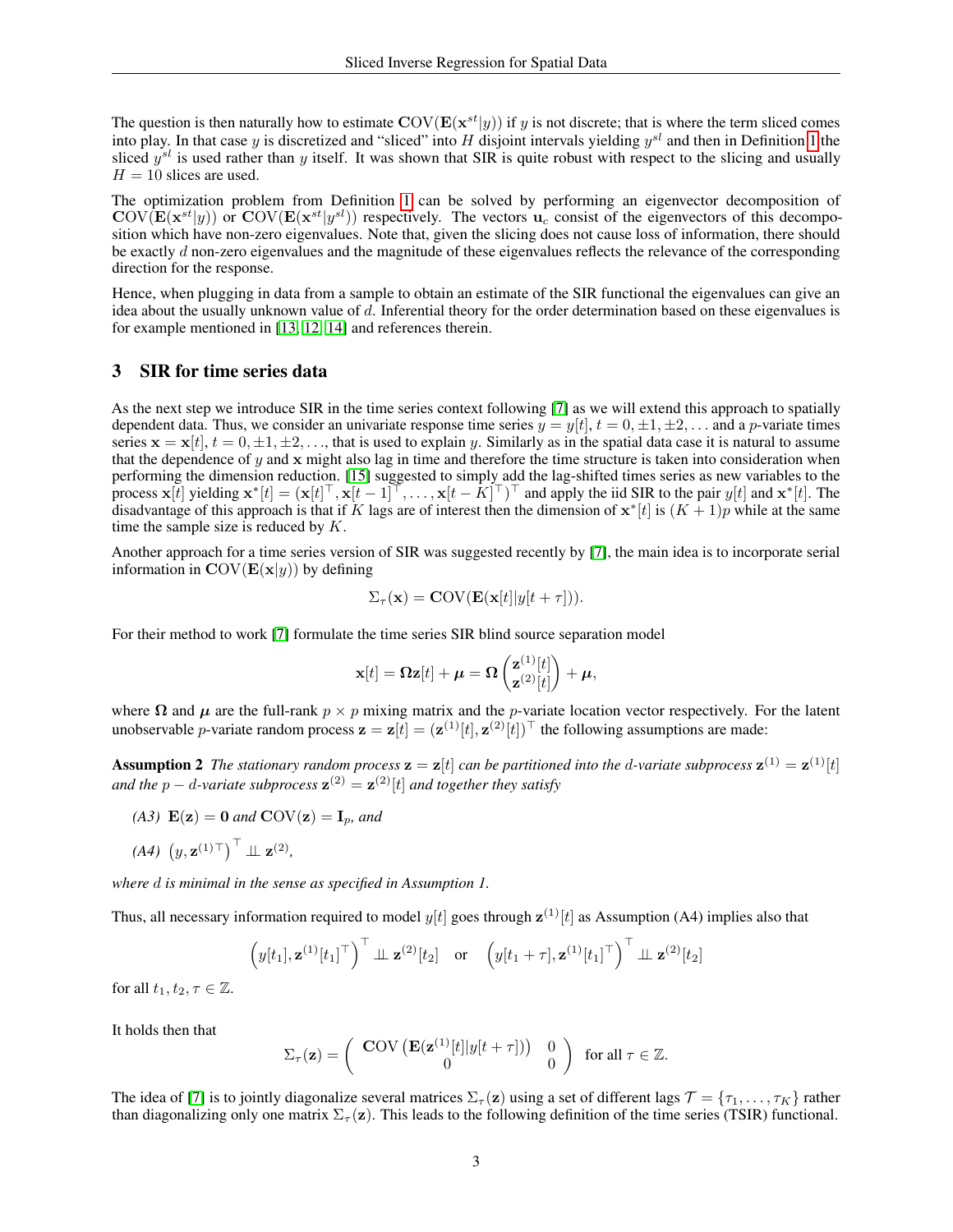**Definition 2** The TSIR functional  $\Gamma(x; y)$  for a stationary time series  $(y, x^{\top})^{\top}$  is obtained as follows.

- *1. Standardize* **x** *and write*  $\mathbf{x}^{st} := \mathbf{COV}(\mathbf{x})^{-1/2}(\mathbf{x} \mathbf{E}(\mathbf{x})).$
- 2. Find the  $d \times p$  matrix  $\mathbf{U} = (\mathbf{u}_1, \dots, \mathbf{u}_d)^\top$  with orthonormal rows  $\mathbf{u}_1, \dots, \mathbf{u}_d$  that maximizes

$$
\sum_{\tau \in \mathcal{T}} \left\| \text{diag}\left(\mathbf{UCOV}(\mathbf{E}(\mathbf{x}^{st}[t]|y[t+\tau]))\mathbf{U}^{\top}\right) \right\|^{2} =
$$
\n
$$
\sum_{c=1}^{d} \sum_{\tau \in \mathcal{T}} \left[ \mathbf{u}_{c}^{\top} \mathbf{COV}(\mathbf{E}(\mathbf{x}^{st}[t]|y[t+\tau]))\mathbf{u}_{c} \right]^{2},
$$
\n(1)

*for a set of chosen lags*  $\mathcal{T} \subset \mathbb{Z}_+$ *.* 

*3. The value of the functional is then*  $\Gamma(x; y) = UCOV(x)^{-1/2}$ .

Again, if the response time series is continuous, slicing is performed to obtain  $y^{sl}[t]$  which leads to a feasible computation of the matrices  $\Sigma_{\tau}$ . However, now the optimization problem is not any more solved by a simple eigenvector-eigenvalue decomposition but joint diagonalization algorithms need to be used. There are many available options, for this paper we use the one using Given's rotations, see [\[16\]](#page-14-15) for details. For other options we refer to [\[17\]](#page-14-16). To choose the relevant vectors from the joint diagonalization [\[7\]](#page-14-6) define

$$
\lambda_{c\tau} = \left(\mathbf{u}_c^{\top} \mathbf{COV}(\mathbf{E}(\mathbf{x}^{st}[t]|y[t+\tau]))\mathbf{u}_c\right)^2, \quad c = 1, \ldots, p; \ \tau \in \mathcal{T}.
$$

And then choose those vectors  $\mathbf{u}_c$  from the joint diagonalization where  $\lambda_c = \sum_{\tau \in \mathcal{T}} \lambda_{c\tau}$ ,  $c = 1, \dots, d$  is larger than zero.

#### <span id="page-3-0"></span>4 SIR for spatial data

In the following, as it is quite common in spatial regression, we assume that the spatial data is measured on a regular grid indexed by  $[i, j]$  with  $i, j \in \mathbb{Z}$ .

We formulate a blind source separation model for the joint distribution of a *p*-variate explaining random field  $\mathbf{x} = \mathbf{x}[i, j]$ and the univariate response random field  $y = y[i, j]$  by assuming that

$$
\mathbf{x}[i,j] = \mathbf{\Omega} \mathbf{z}[i,j] + \boldsymbol{\mu} = \mathbf{\Omega} \begin{pmatrix} \mathbf{z}^{(1)}[i,j] \\ \mathbf{z}^{(2)}[i,j] \end{pmatrix} + \boldsymbol{\mu}.
$$

 $\Omega$  and  $\mu$  denote the mixing matrix and location vector, as seen before.

<span id="page-3-1"></span>For the latent field  $z = z[i, j]$  we assume:

**Assumption 3** The stationary random field  $z[i, j]$  can be partitioned into the d-variate random subfield  $z^{(1)} = z^{(1)}[i, j]$ and the  $p - d$ -variate random subfield  $\mathbf{z}^{(2)} = \mathbf{z}^{(2)}[i, j]$ . The random fields then satisfy

*(A5)*  $\mathbf{E}(\mathbf{z}) = \mathbf{0}$  *and*  $\mathbf{COV}(\mathbf{z}) = \mathbf{I}_p$ *, and* 

$$
(A6) (y, \mathbf{z}^{(1)}^{\top})^{\top} \perp \mathbf{z}^{(2)},
$$

*where* d *is minimal in the sense as specified in Assumption 1.*

Assumption (A6) implies that  $(y[i, j], \mathbf{z}^{(1)}[i, j]^{\top})^{\top} \perp \perp \mathbf{z}^{(2)}[i', j']$  which can also be expressed as  $(y[i-k, j-l], \mathbf{z}^{(1)}[i,j]^{\top} \perp \perp \mathbf{z}^{(2)}[i', j']$  for all  $i, i', j, j', k, l \in \mathbb{Z}$ . Additionally, Assumption (A6) can also be seen as such that there exists a full rank  $p \times p$  matrix  $\mathbf{\Gamma} = (\mathbf{\Gamma}_1^{\top}, \mathbf{\Gamma}_2^{\top})^{\top}$  such that  $\text{COV}(\mathbf{\Gamma}x[i, j]) = \mathbf{I}_p$  and  $(y, \Gamma_1^\top x) \perp \perp \Gamma_2^\top x$ . Based on Assumption [3](#page-3-1) the iid sliced inverse regression (SIR) operating on the marginal distributions of  $(y[i, j], \mathbf{x}[i, j]^\top)^\top$  could also be used to identify  $\mathbf{z}^{(1)}$  but would use only the cross-sectional information while ignoring spatial dependencies. A relevant source of information we would not like to ignore. Using the idea of [\[15\]](#page-14-14) and adding the neighbouring cells as additional variables to  $x[i, j]$  is of course again possible but even more costly. For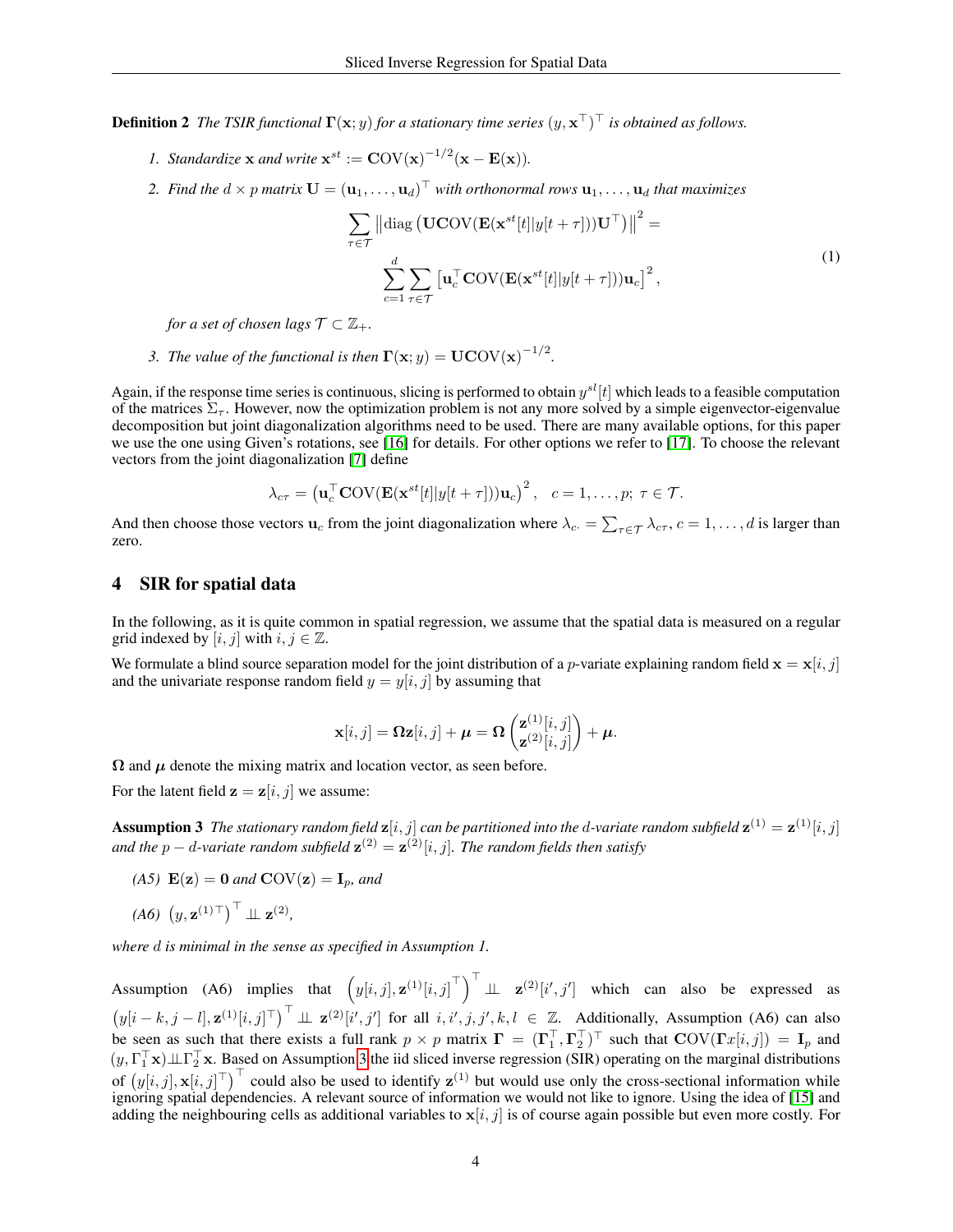example assuming a squared  $n \times n$  grid and including just all directly connected neighbours increases the dimension eightfold and reduces the sample size to a  $n^* \times n^*$  grid with  $n^* = n - 2$ , meaning  $4n - 4$  observations are discarded.

Like in the time series case this model formulation does not separate between independent and dependent explaining fields to explain the  $y[i, j]$  field. All the dependence between the x and y fields, as a whole, goes through  $z^{(1)}$ , and the aim is simply to separate between the signal field  $z^{(1)}$  and the noise field  $z^{(2)}$ .

Again there are indeterminacies in this model formulation, the fields  $z^{(1)}$  and  $z^{(2)}$  are identifiable only up to premultiplication by orthogonal matrices.

We define the matrices

$$
\mathbf{\Sigma}_{(k,l)}(\mathbf{x}[i,j]) = \mathbf{COV}(\mathbf{E}(\mathbf{x}[i,j]|y[i-k,j-l])),
$$

for all  $k \in \mathbb{Z}$  and  $l \in \mathbb{Z}$  and the following holds

Result 1 *For all random fields fulfilling (A5) and (A6)*

$$
\Sigma_{(k,l)}(\mathbf{z}[i,j]) = \begin{pmatrix} \textbf{COV} \left( \mathbf{E}(\mathbf{z}^{(1)}[i,j]|y[i-k,j-l]) \right) & 0\\ 0 & 0 \end{pmatrix},
$$

*for all*  $k, l \in \mathbb{Z}$ *.* 

Finally, we have all we need to define SIR in a spatial data context which is denoted as SSIR.

**Definition 3** The SSIR functional  $\Gamma(x; y)$  for a stationary random field  $(y, x^{\top})^{\top}$  is obtained as follows.

- *1. Standardize* **x** *and write*  $\mathbf{x}^{st} := \mathbf{COV}(\mathbf{x})^{-1/2}(\mathbf{x} \mathbf{E}(\mathbf{x})).$
- 2. Find the  $d \times p$  matrix  $\mathbf{U} = (\mathbf{u}_1, \dots, \mathbf{u}_d)^\top$  with orthonormal rows  $\mathbf{u}_1, \dots, \mathbf{u}_d$  that maximizes

$$
\sum_{(k,l)\in\mathcal{S}} \left\| \text{diag}\left(\mathbf{U}\mathbf{COV}(\mathbf{E}(\mathbf{x}^{st}[i,j]|y[i-k,j-l]))\mathbf{U}^{\top}\right) \right\|^2 =
$$
\n
$$
\sum_{c=1}^d \sum_{(k,l)\in\mathcal{S}} \left[ \mathbf{u}_c^{\top} \mathbf{COV}(\mathbf{E}(\mathbf{x}^{st}[i,j]|y[i-k,j-l]))\mathbf{u}_c \right]^2,
$$
\n(2)

*for a set of chosen spatial lags*  $S = \{(k_1, l_1), \ldots, (k_K, l_K)\}.$ 

*3. The value of the functional is then*  $\Gamma(\mathbf{x}; y) = \mathbf{U}\mathbf{COV}(\mathbf{x})^{-1/2}$ .

Again, if the response field is continuous slicing is required for a practical computation of the inverse regression matrices  $\Sigma_{(k,l)}$ . Here there are K pairs of spatial lags as specified in the set S, thus the solution to the maximization problem can be obtained by joint diagonalization of these former matrices.

To extract the correct directions we define in analogy to TSIR

$$
\lambda_{c(k,l)} = \left(\mathbf{u}_c^{\top} \mathbf{COV}(\mathbf{E}(\mathbf{x}^{st}[i,j]|y[i-k,j-l]))\mathbf{u}_c\right)^2, \quad c = 1,\ldots,p; \ (k,l) \in \mathcal{S}.
$$

If the slicing did not cause any loss of information, then there should be d values  $\lambda_{c(\cdot,\cdot)} = \sum_{(k,l) \in S} \lambda_{c(k,l)}$  larger than zero. In practise therefore these sums can give an idea about the number of directions to retain, they could be used for example in a scree plot. Furthermore the  $\lambda_{c(k,l)}$ -values contain also information about the spatial lags which might be of relevance, non-zero values indicate that the corresponding spatial lag and direction are of interest. The problem here is just if the spatial correlation in a field is large, the dependence between successive  $\lambda_{c(k,l)}$  might not vanish quickly. To make the different  $\lambda_{c(k,l)}$ -values more comparable we in the following assume that the values are standardized such that they all together add up to one.

Following [\[7\]](#page-14-6) a first option to select a number of directions and spatial lags of interest is as follows. Fix a proportion  $P \in (0, 1)$  and determine the smallest number of descending sorted  $\lambda_{c(k,l)}$ -values where the cumulative sum exceeds P. The lags and directions belonging to these values are then selected as directions and spatial lags of relevance. This can be compared to the strategy in principal component analysis which retains the smallest number of components that explain  $100 \cdot P\%$  of the variation of the data. Just here it should explain the dependence with respect to the response field  $y$ . [\[7\]](#page-14-6) also discuss other strategies to select the number of directions and lags in a time series context based on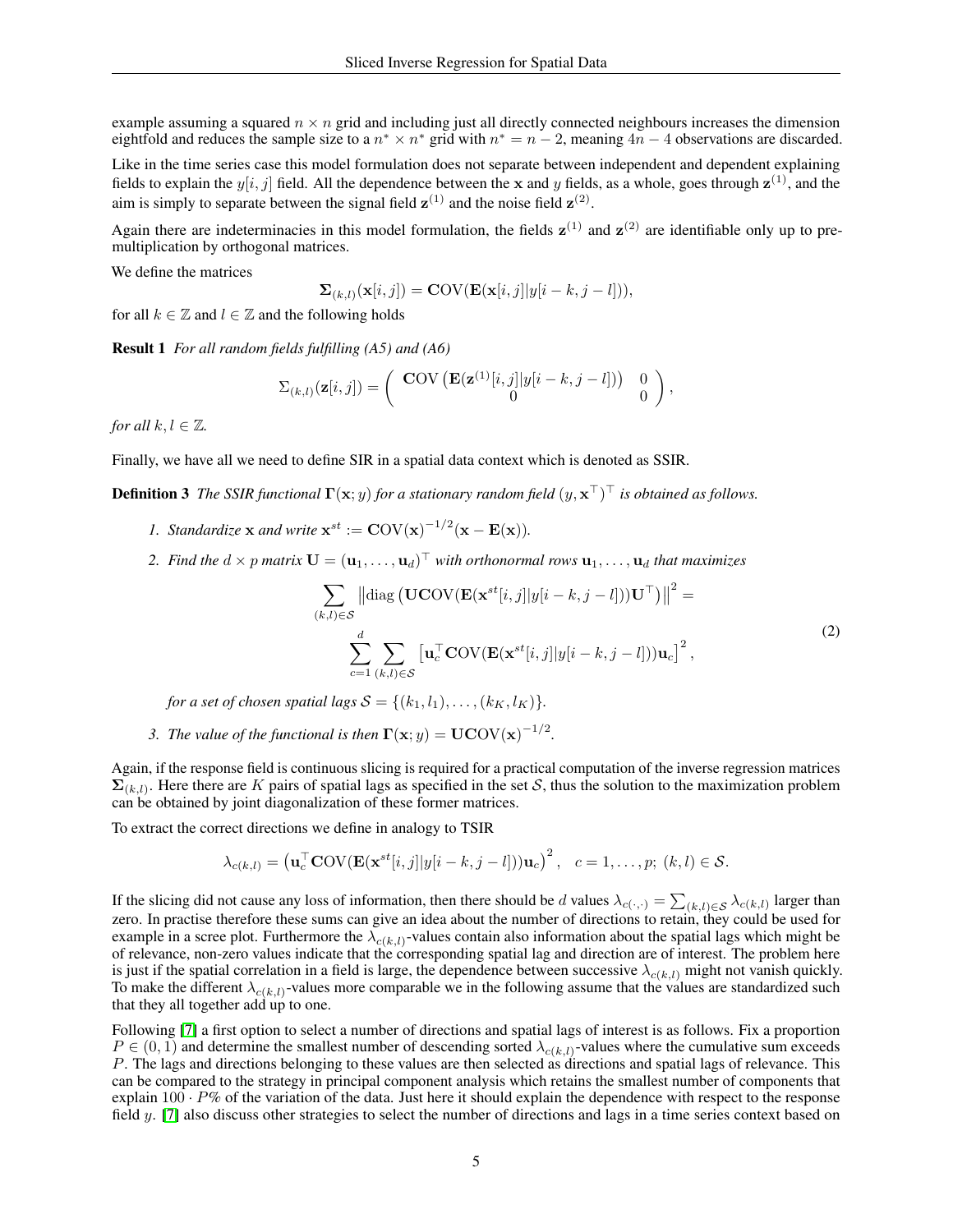

<span id="page-5-1"></span>Figure 1: Illustration of different neighbourhood relationships depicted in light grey relative to the dark grey cells. Left: Neighbours of first order. Middle: Neighbours of first and second order. Right: South-East neighbours.

the  $\lambda_{c(k,l)}$ -values. However, this approach seems to be the most promising one so far and therefore we focus on this strategy.

Naturally, the above strategies require that all relevant spatial lags are included in the set  $S$ . In practise this should be based on expert knowledge. But in doubt the choice of lags can be very versatile. One could for example have an isotropic model in mind and include neighbours of first or neighbours of first as well as second order. In contrast, if one models data were the response is believed to be direction dependent on the predictors, then only lags of certain directions can be considered. Examples would be data where the response is dependent on wind direction. Figure [1](#page-5-1) visualizes these three different options - in the left panel only neighbours of first order are considered which are highlighted by the light grey cells, the middle grid shows neighbours of first and second order and the right panel shows a structure based on South-East neighbours of first order. Generally, increasing the number of spatial lags leads to a higher number of  $\Sigma_{(k,l)}$  matrices to be jointly diagonalized. Although theoretically adding matrices with no information has no impact, in a finite sample setting this increases the computational burden and adds noise to the joint diagonalization algorithm. Our approach of using the spatially lagged inverse regression curves is what distinguished our approach from the spatial SDR methods for grid data as described in [\[10,](#page-14-9) [11\]](#page-14-10) which concentrate only on on-site information.

Another parameter needed to be chosen in SSIR is the number of slices  $H$  used to estimate the inverse regression curve. We follow the usual SIR guidelines and use  $H = 10$  in the following simulations. This is a common choice for iid SIR which is shown to be a quite robust choice [\[4\]](#page-14-3). Similarly, for TSIR [\[8\]](#page-14-7) carried out an extensive simulation study on the influence of H on the prediction power comparing values of  $H = 2, 5, 10, 20, 40$ . It was found that using more than  $H = 10$  slices does not provide meaningful results and that a lower number might be more appropriate when sample size decreases. In case of a nominal response the number of slices is naturally limited to the number of classes. For example, for a binary response variable only  $H = 2$  slices can be used.

## <span id="page-5-0"></span>5 Performance evaluation of SSIR

In this section we want to evaluate how well SSIR performs. For that purpose we adapt the three models used in a time series context in [\[7\]](#page-14-6) to the spatial setting.

The three models are:

- **A:**  $y[i, j] = 2z_1[i + 1, j] + 3z_2[i + 1, j] + \epsilon[i, j],$
- **B:**  $y[i, j] = 2z_1[i + 1, j] + 3z_2[i + 2, j 2] + \epsilon[i, j],$
- **C:**  $y[i, j] = z_1[i+1, j]/(0.5 + (z_2[i+1, j] + 1.5))^2 + \epsilon[i, j].$

Thus  $\mathbf{z}^{(1)}[i,j] = (z_1[i,j], z_2[i,j])^\top$  and we define also a two-dimensional noise part  $\mathbf{z}^{(2)}[i,j] = (z_3[i,j], z_4[i,j])^\top$ . For simplicity we choose all four random fields  $z_1, \ldots, z_4$  as mutually independent Gaussian random fields having mean zero and the following isotropic and homogeneous exponential covariance function

$$
C(h) = C_0 \exp(-h/h_0) + C_1 \mathbf{1}_0(h),
$$

with  $C_0 = C_1 = 1$ , 1 is the indicator function and h denotes the distance between the points under consideration. The right part in the covariance function above represents a nugget effect which is an on-site variance term, for details see [\[18\]](#page-14-17).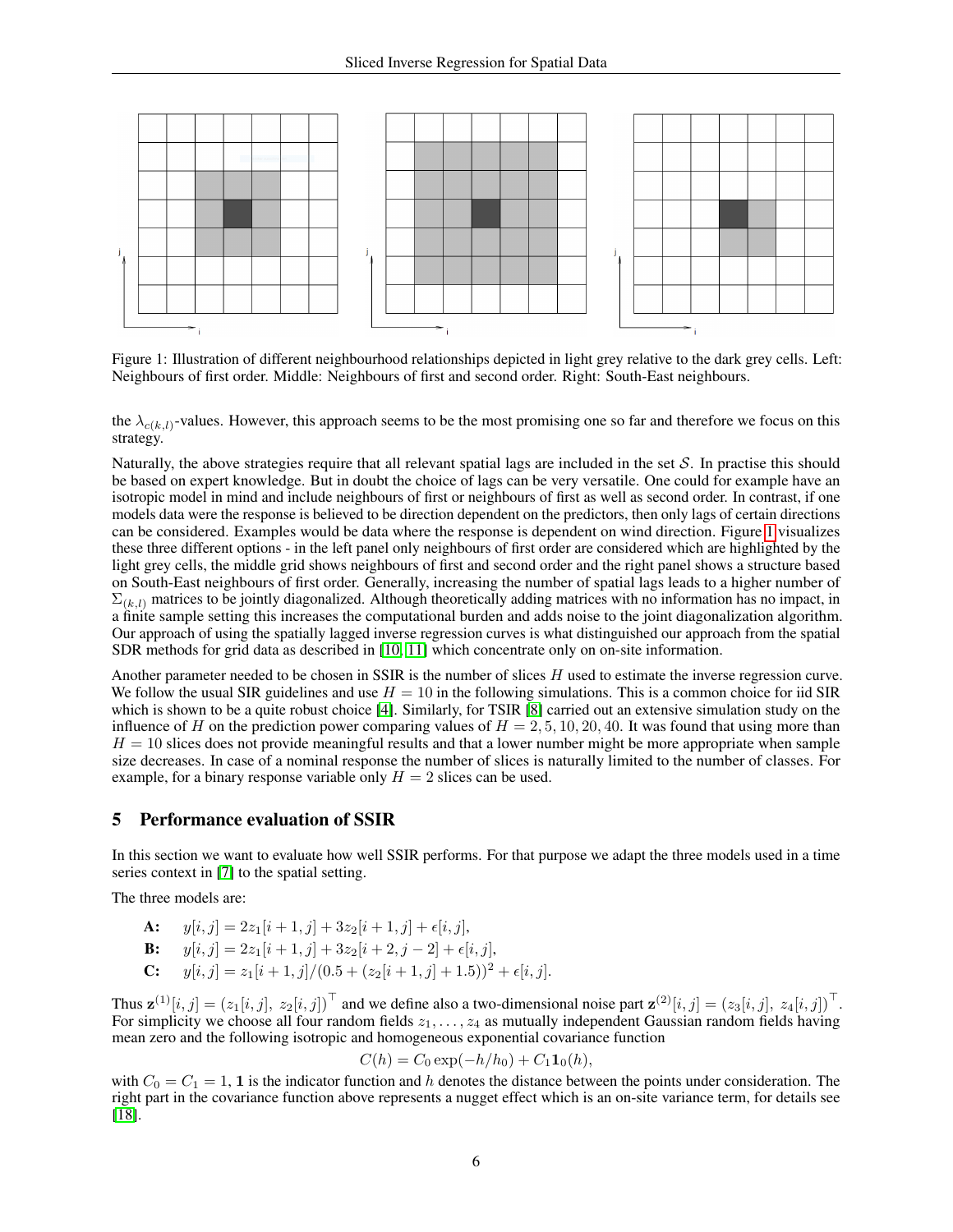

<span id="page-6-0"></span>Figure 2: Visualization of the exponential covariance functions used to simulate the random fields. Choosing  $h_0 = 0.25$ yields the weak dependence setting and  $h_0 = 15$  the strong dependence setting.

In the following simulations we sample from such a field using a square grid of length 100 having 400 spatial locations in each direction yielding a total of  $400 \times 400$  observations. This can be thought of as having a square of  $100 \times 100$ meters and taking a measurement every 25 centimetres. Similar as in [\[7\]](#page-14-6) we consider two cases, in the first case there is strong spatial dependence within each of the four fields and in the second case the spatial dependence is weak. For that purpose we fix the scale parameter  $h_0 = 0.25$  for the weak spatial dependence case and  $h_0 = 15$  for the strong spatial dependence case. Figure [2](#page-6-0) visualizes the two different covariance functions. The discontinuity at zero represents the nugget effect. In the weak dependence case there is basically no spatial dependence when measurements are taken three units apart, whereas in the strong dependence case there is even still considerable dependence when measurements are 20 units apart. Additionally, for the independent error  $\epsilon[i, j]$  we add Gaussian white noise with  $\sigma^2 = 1$  in all three models.

As our SSIR method is affine equivariant we use without loss of generality  $\Omega = I_4$  as the mixing matrix. Thus  $x[i, j] = z[i, j]$  and the directions of interest in the three different models are:

- **A:**  $((2, 3, 0, 0)^{\top} \mathbf{x})_{[i+1,j]}$
- **B:**  $((2, 0, 0, 0)^{\top} \mathbf{x})_{[i+1, j]}$  and  $((0, 3, 0, 0)^{\top} \mathbf{x})_{[i+2, j-2]}$
- **C:**  $((1, 0, 0, 0)^{\top} \mathbf{x})_{[i+1,j]}$  and  $((0, 1, 0, 0)^{\top} \mathbf{x})_{[i+1,j]}.$

To fit SSIR we use either all first order neighbours or all first and second order neighbours as visualized in Figure [1](#page-5-1) and set the number of slices H to 10.

For the computation of the following simulations we use R 3.5.1 ([\[19\]](#page-14-18)) with the packages JADE ([\[20\]](#page-14-19)), raster ([\[21\]](#page-14-20)), RandomFields ([\[22\]](#page-14-21)) and LDRTools ([\[23\]](#page-14-22)).

In the simulation we would like to evaluate how well SSIR estimates the directions of interest. For that purpose we consider the case where d is known and also when d is estimated by applying the rule described above using  $P = 0.5$ and  $P = 0.8$  respectively. Thus, when estimating  $\Gamma$  the rank of the matrix might differ from the true rank d, this, together with the indeterminacy that the results might be rotated by an orthogonal matrix must be considered when choosing the performance criterion.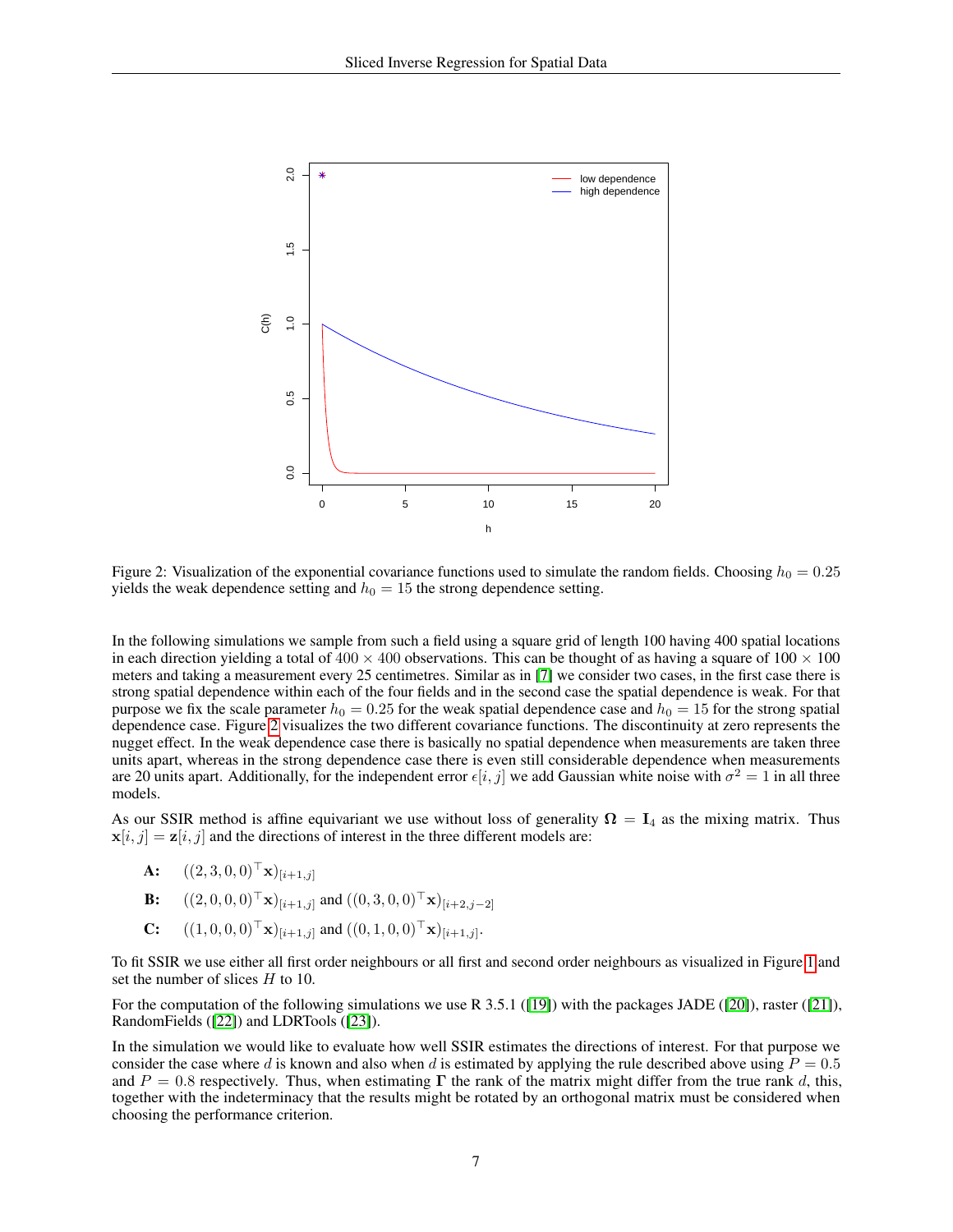

<span id="page-7-0"></span>Figure 3: Inverse weighted deviations of the estimated directions projector matrices and the true directions projector matrices. 2000 repetition of Model A for the low and high dependence case are presented. Neighbours of first as well as first and second order are considered.

Therefore, we do not compare  $\Gamma$  and  $\Gamma$  but their projection matrices  $P_{\Gamma}$  and  $P_{\hat{\Gamma}}$ . Following [\[24\]](#page-14-23) we measure the distance between the projection matrices using the Frobenius norm after weighting them by their rank, i.e.

$$
D_w^2(\mathbf{P}_{\hat{\mathbf{\Gamma}}}, \mathbf{P}_{\mathbf{\Gamma}}) = \frac{1}{2} ||w(\hat{d}) \mathbf{P}_{\hat{\mathbf{\Gamma}}} - w(d) \mathbf{P}_{\mathbf{\Gamma}}||^2,
$$

where for the weights we consider the two weight functions: inverse:  $w(d) = 1/d$  or inverse sqrt:  $w(d) = 1/d$ √ d. Both weight function options ensure that projectors of different ranks are more comparable, they differ by their image set and interpretation in special cases, as described in [\[24\]](#page-14-23). The following results are only presented for the inverse weight function as the qualitative results are equal for both weight function options.

Figures [3](#page-7-0)[-5](#page-9-0) show the distances for all three Models in the low and high dependence settings considering first as well as first and second order neighbours for the inverse weight function based on 2000 repetitions. Furthermore, Figure [6](#page-9-1) depicts the percentages of chosen directions d for  $P = 0.5$  and  $P = 0.8$  of all model and dependence settings.

The distances clearly show that SSIR works as expected when the true number of directions is known as the distance to the true subspace is small. If the dimension is unknown, then the rule here using  $P = 0.5$  is not advisable in Models B and C. Also for Model B and C with low dependence,  $P = 0.8$  seems to work well except for model B when considering only first order neighbours. This effect is explained by the fact that the response in model B depends on second order neighbours as well, hence the true second direction cannot be found. If the dependence in the field is large then the performance of SSIR worsens, especially in model B and in about half of the simulations in model C directions are missed.

The problem of missing directions in the high dependence case is linked to the fact that the  $\lambda_{c(k,l)}$  values do not vanish quickly and therefore also the spatial lag selection is challenging in that case. This is also observed in Figure [6](#page-9-1) as the number of chosen directions never exceeds the true number d. To illustrate this effect further we present one case from the simulation study for each model and dependence setting.

Figure [7](#page-10-0) visualizes the latent fields and the three response fields in these 6 different settings. Tables [1](#page-8-0)[-6](#page-13-0) show the standardized  $\lambda_{c(k,l)}$ -values when S consists of all neighbours of first as well as first and second order. In the tables grey cells highlight the largest  $\lambda_{c(k,l)}$ -values that are needed to exceed the threshold of  $P = 0.8$ .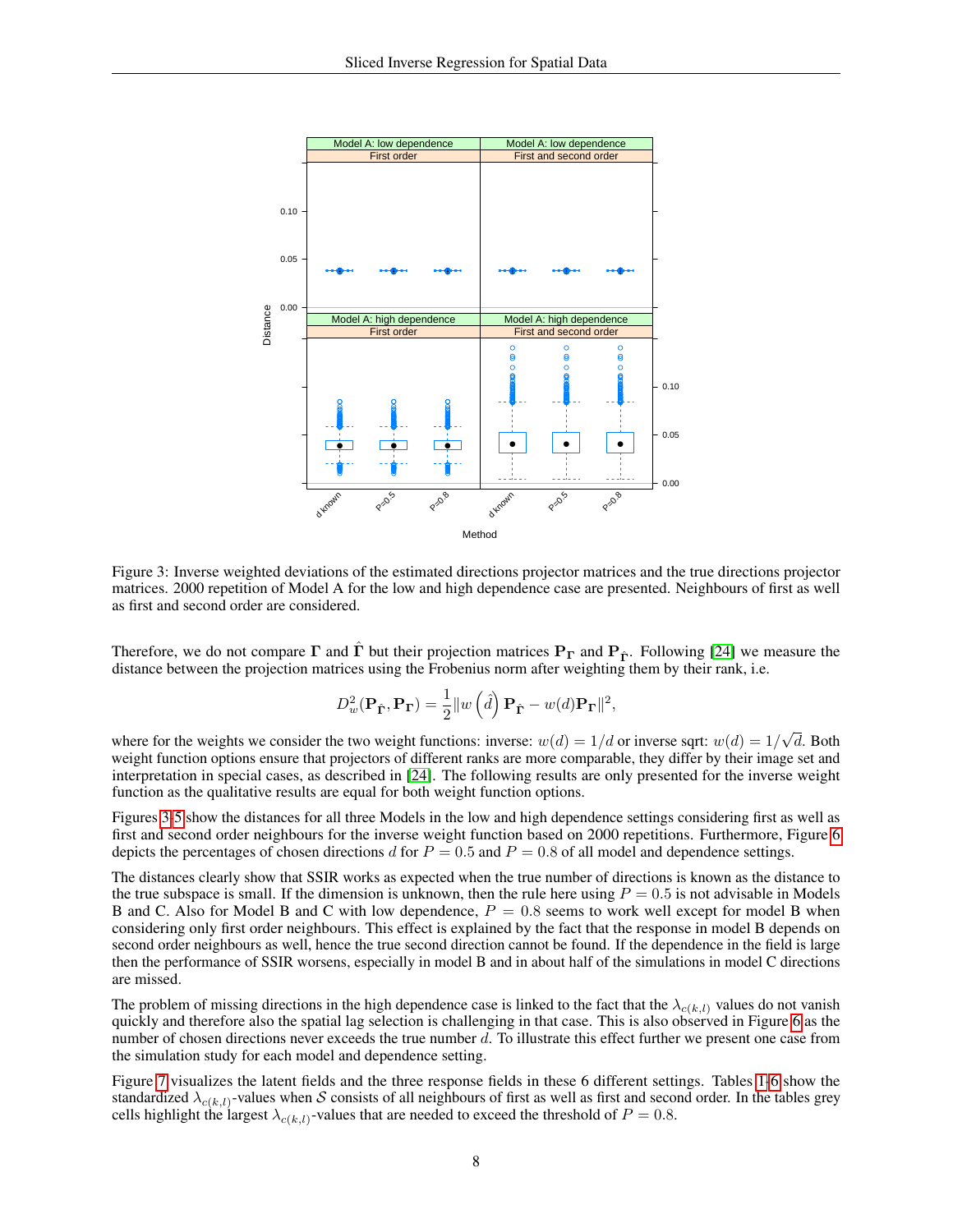

Figure 4: Inverse weighted deviations of the estimated directions projector matrices and the true directions projector matrices. 2000 repetition of Model B for the low and high dependence case are presented. Neighbours of first as well as first and second order are considered.

<span id="page-8-0"></span>Table 1: Estimated dependencies  $\hat{\lambda}_{c(k,l)}$  between  $y[i,j]$  and  $(\mathbf{u}_c^j \mathbf{x}^{st})_{(i+k,j+l)}$  for model A for low dependence (left table) and high dependence (right table). Considering first order neighbours. Small deviations in the sums arise from considering only four digits.

 $\overline{a}$ 

|    |          | $\mathbf{u}'_1\mathbf{x}^{st}$ | $\mathbf u_2' \mathbf x^{st}$ | $\mathbf{u}_3^{\prime} \mathbf{x}^{st}$ | $\mathbf{u}_4' \mathbf{x}^{st}$ | Sum    |          |                | $\mathbf{u}'_1\mathbf{x}^{st}$ | $\mathbf u_2' \mathbf x^{st}$ | $\mathbf{u}_3' \mathbf{x}^{st}$ | $\mathbf{u}'_4\mathbf{x}^{st}$ | Sum    |
|----|----------|--------------------------------|-------------------------------|-----------------------------------------|---------------------------------|--------|----------|----------------|--------------------------------|-------------------------------|---------------------------------|--------------------------------|--------|
|    |          | 0.9033                         | 0.0001                        | 0.0001                                  | 0.0001                          | 0.9035 |          | 0              | 0.4396                         | 0.0006                        | 0.0002                          | 0.0001                         | 0.4404 |
| -1 | $\theta$ | 0.0039                         | 0.0001                        | 0.0000                                  | 0.0000                          | 0.0041 | $-1$     | $_{0}$         | 0.0767                         | 0.0016                        | 0.0002                          | 0.0000                         | 0.0785 |
|    |          | 0.0134                         | 0.0001                        | 0.0001                                  | 0.0000                          | 0.0136 | $\Omega$ |                | 0.0790                         | 0.0015                        | 0.0002                          | 0.0000                         | 0.0808 |
|    | - 1      | 0.0129                         | 0.0001                        | 0.0001                                  | 0.0001                          | 0.0131 | $\theta$ | $-1$           | 0.0782                         | 0.0019                        | 0.0002                          | 0.0001                         | 0.0804 |
|    |          | 0.0300                         | 0.0000                        | 0.0000                                  | 0.0000                          | 0.0301 |          |                | 0.0796                         | 0.0015                        | 0.0002                          | 0.0001                         | 0.0814 |
| -1 |          | 0.0029                         | 0.0002                        | 0.0000                                  | 0.0000                          | 0.0031 | - 1      |                | 0.0770                         | 0.0015                        | 0.0002                          | 0.0001                         | 0.0788 |
|    | $-1$     | 0.0295                         | 0.0001                        | 0.0001                                  | 0.0000                          | 0.0297 |          | - 1            | 0.0793                         | 0.0018                        | 0.0003                          | 0.0000                         | 0.0815 |
| -1 | $-1$     | 0.0025                         | 0.0000                        | 0.0001                                  | 0.0001                          | 0.0028 | $-1$     | $\overline{a}$ | 0.0760                         | 0.0018                        | 0.0002                          | 0.0000                         | 0.0781 |
|    | Sum      | 0.9984                         | 0.0007                        | 0.0005                                  | 0.0004                          |        |          | Sum            | 0.9853                         | 0.0124                        | 0.0018                          | 0.0005                         |        |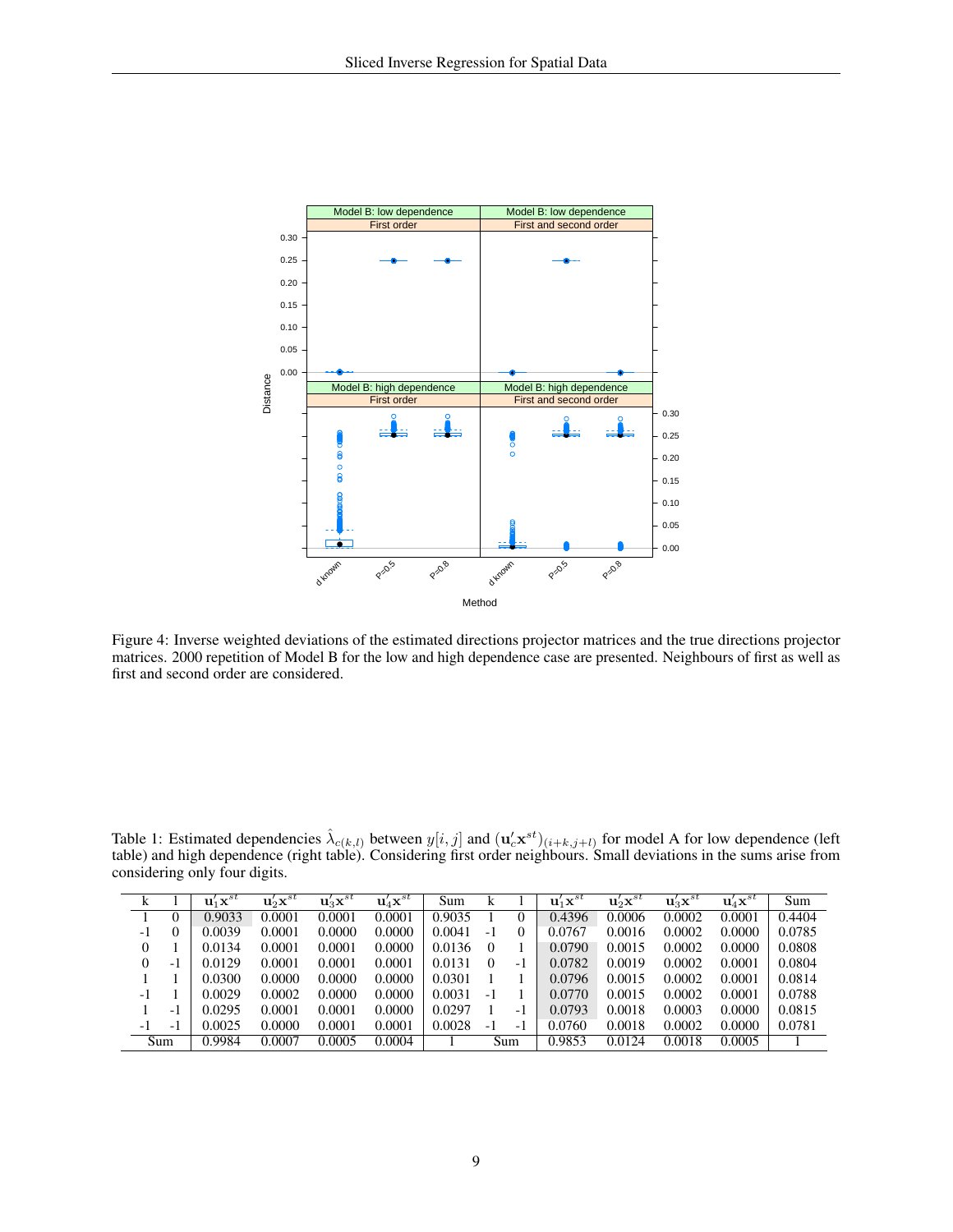

<span id="page-9-0"></span>Figure 5: Inverse weighted deviations of the estimated directions projector matrices and the true directions projector matrices. 2000 repetition of Model C for the low and high dependence case are presented. Neighbours of first as well as first and second order are considered.



<span id="page-9-1"></span>Figure 6: Percentage of estimated directions  $\hat{d}$  for the simulations presented in Figures [3](#page-7-0)[-5](#page-9-0) for different values of P when using first and first and second order neighbours.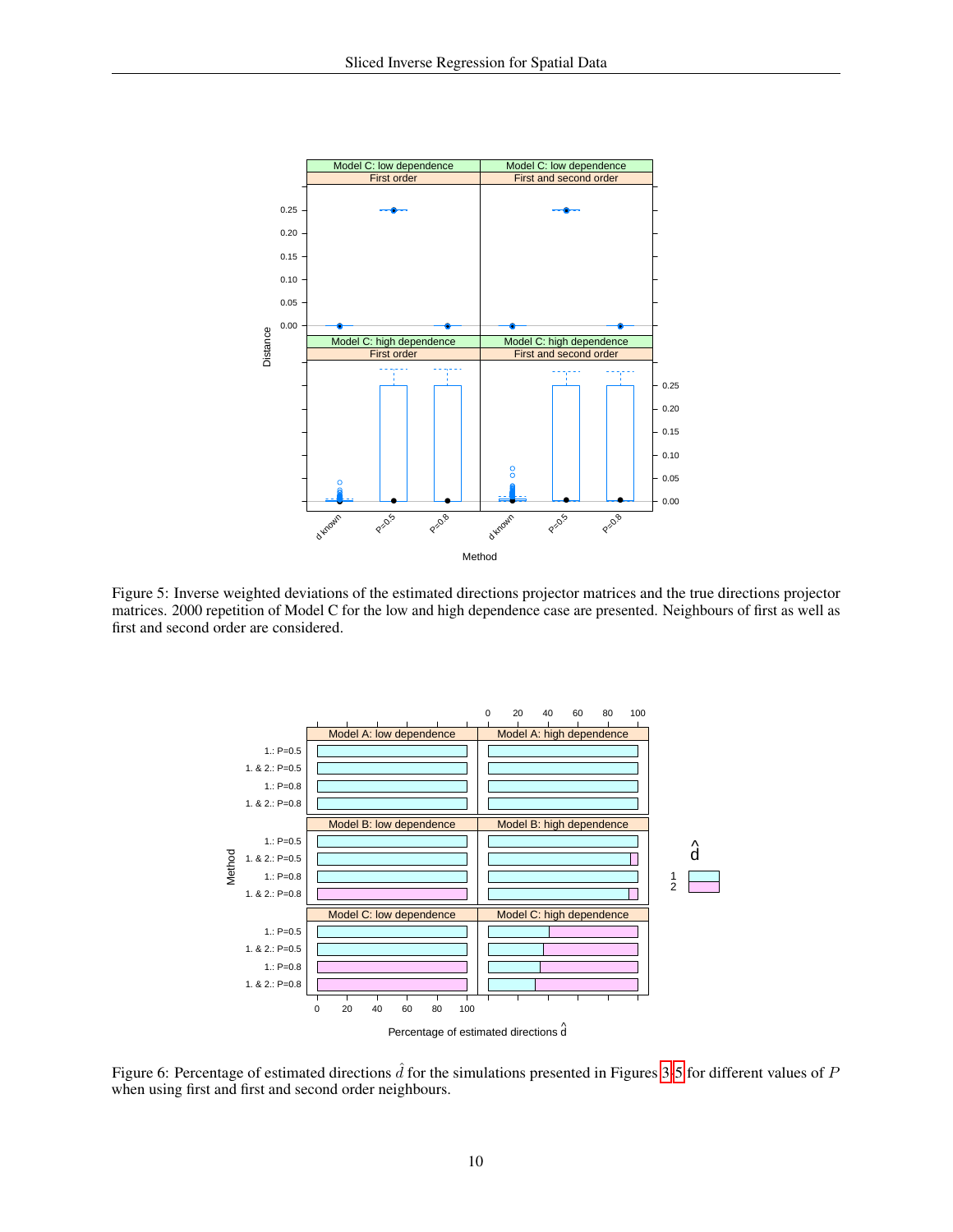

<span id="page-10-0"></span>Figure 7: Illustration of the field z and the responses of the three different models for low dependence (upper chart) and high dependence (lower chart).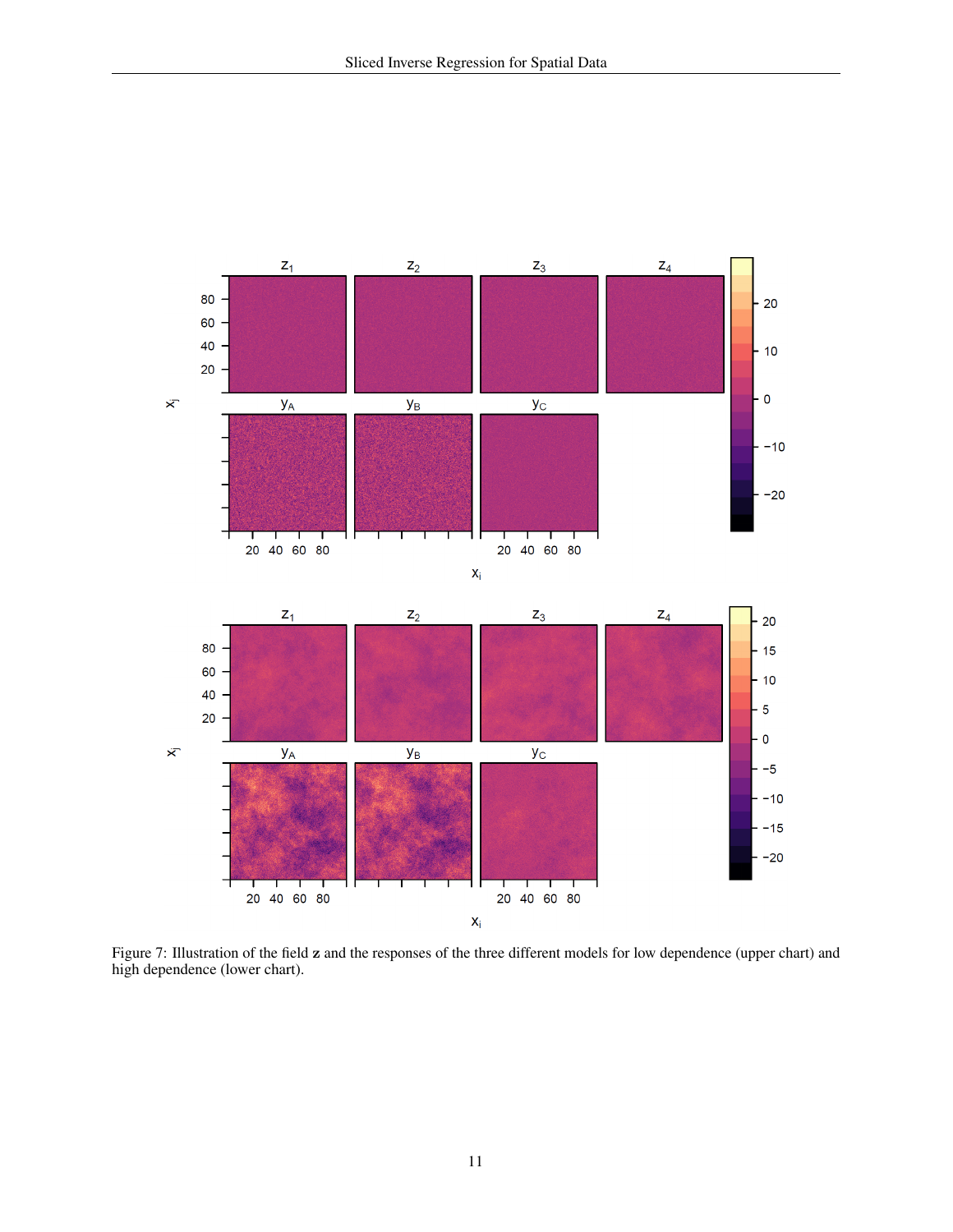| k              |                | $\mathbf{u}_1^{\prime} \mathbf{x}^{st}$ | $\mathbf u_2' \mathbf x^{st}$ | $\mathbf{u}_3' \mathbf{x}^{st}$ | $\mathbf{u}_4' \mathbf{x}^{st}$ | Sum    | k              |                | $\mathbf{u}_1^{\prime} \mathbf{x}^{st}$ | $\mathbf{u}_2' \mathbf{x}^{st}$ | $\mathbf{u}_3' \mathbf{x}^{st}$ | $\mathbf{u}_4' \overline{\mathbf{x}^{st}}$ | Sum    |
|----------------|----------------|-----------------------------------------|-------------------------------|---------------------------------|---------------------------------|--------|----------------|----------------|-----------------------------------------|---------------------------------|---------------------------------|--------------------------------------------|--------|
| 1              | $\theta$       | 0.8366                                  | 0.0000                        | 0.0001                          | 0.0000                          | 0.8368 | 1              | $\theta$       | 0.1952                                  | 0.0011                          | 0.0001                          | 0.0000                                     | 0.1964 |
| $-1$           | $\theta$       | 0.0036                                  | 0.0001                        | 0.0001                          | 0.0000                          | 0.0037 | $-1$           | $\overline{0}$ | 0.0346                                  | 0.0004                          | 0.0001                          | 0.0000                                     | 0.0352 |
| 0              | 1              | 0.0124                                  | 0.0000                        | 0.0001                          | 0.0001                          | 0.0126 | $\Omega$       | 1              | 0.0357                                  | 0.0004                          | 0.0001                          | 0.0000                                     | 0.0362 |
| $\Omega$       | $-1$           | 0.0119                                  | 0.0001                        | 0.0001                          | 0.0001                          | 0.0121 | $\Omega$       | $-1$           | 0.0354                                  | 0.0005                          | 0.0001                          | 0.0000                                     | 0.0360 |
|                | 1              | 0.0278                                  | 0.0000                        | 0.0000                          | 0.0000                          | 0.0279 | 1              | 1              | 0.0360                                  | 0.0004                          | 0.0001                          | 0.0000                                     | 0.0365 |
| $-1$           | 1              | 0.0026                                  | 0.0000                        | 0.0000                          | 0.0002                          | 0.0029 | $-1$           | $\mathbf{1}$   | 0.0348                                  | 0.0004                          | 0.0001                          | 0.0000                                     | 0.0353 |
|                | $-1$           | 0.0273                                  | 0.0000                        | 0.0001                          | 0.0001                          | 0.0274 | 1              | $-1$           | 0.0359                                  | 0.0005                          | 0.0001                          | 0.0000                                     | 0.0365 |
| $-1$           | $-1$           | 0.0024                                  | 0.0001                        | 0.0001                          | 0.0000                          | 0.0026 | $-1$           | $-1$           | 0.0345                                  | 0.0005                          | 0.0001                          | 0.0000                                     | 0.0351 |
| 2              | $\overline{0}$ | 0.0262                                  | 0.0001                        | 0.0000                          | 0.0001                          | 0.0264 | 2              | $\overline{0}$ | 0.0356                                  | 0.0004                          | 0.0001                          | 0.0000                                     | 0.0361 |
| $\overline{c}$ | 1              | 0.0121                                  | 0.0001                        | 0.0000                          | 0.0001                          | 0.0122 | 2              | 1              | 0.0355                                  | 0.0004                          | 0.0001                          | 0.0000                                     | 0.0360 |
| $\overline{c}$ | $\overline{2}$ | 0.0025                                  | 0.0000                        | 0.0001                          | 0.0001                          | 0.0027 | $\overline{2}$ | $\overline{2}$ | 0.0343                                  | 0.0005                          | 0.0001                          | 0.0000                                     | 0.0349 |
| $\overline{c}$ | $-1$           | 0.0120                                  | 0.0001                        | 0.0000                          | 0.0000                          | 0.0123 | 2              | $-1$           | 0.0354                                  | 0.0005                          | 0.0001                          | 0.0000                                     | 0.0360 |
| $\overline{c}$ | $-2$           | 0.0022                                  | 0.0001                        | 0.0001                          | 0.0000                          | 0.0024 | $\overline{2}$ | $-2$           | 0.0341                                  | 0.0005                          | 0.0001                          | 0.0000                                     | 0.0347 |
| $-2$           | $\overline{0}$ | 0.0004                                  | 0.0001                        | 0.0001                          | 0.0000                          | 0.0006 | $-2$           | $\overline{0}$ | 0.0330                                  | 0.0005                          | 0.0001                          | 0.0000                                     | 0.0336 |
| $-2$           | 1              | 0.0004                                  | 0.0002                        | 0.0001                          | 0.0001                          | 0.0007 | $-2$           | 1              | 0.0333                                  | 0.0005                          | 0.0001                          | 0.0000                                     | 0.0339 |
| $-2$           | $\overline{2}$ | 0.0002                                  | 0.0001                        | 0.0001                          | 0.0001                          | 0.0005 | $-2$           | 2              | 0.0325                                  | 0.0004                          | 0.0001                          | 0.0000                                     | 0.0330 |
| $-2$           | $-1$           | 0.0002                                  | 0.0001                        | 0.0001                          | 0.0000                          | 0.0004 | $-2$           | $-1$           | 0.0324                                  | 0.0005                          | 0.0001                          | 0.0000                                     | 0.0330 |
| $-2$           | $-2$           | 0.0002                                  | 0.0000                        | 0.0000                          | 0.0001                          | 0.0004 | $-2$           | $-2$           | 0.0325                                  | 0.0006                          | 0.0001                          | 0.0000                                     | 0.0332 |
|                | $\overline{2}$ | 0.0042                                  | 0.0001                        | 0.0000                          | 0.0001                          | 0.0044 | 1              | 2              | 0.0350                                  | 0.0004                          | 0.0001                          | 0.0000                                     | 0.0355 |
| $-1$           | $\overline{c}$ | 0.0006                                  | 0.0002                        | 0.0000                          | 0.0001                          | 0.0009 | $-1$           | $\overline{c}$ | 0.0332                                  | 0.0004                          | 0.0001                          | 0.0001                                     | 0.0337 |
|                | $-2$           | 0.0041                                  | 0.0001                        | 0.0000                          | 0.0000                          | 0.0042 | 1              | $-2$           | 0.0349                                  | 0.0005                          | 0.0001                          | 0.0000                                     | 0.0355 |
| $-1$           | $-2$           | 0.0009                                  | 0.0000                        | 0.0001                          | 0.0000                          | 0.0011 | $-1$           | $-2$           | 0.0337                                  | 0.0005                          | 0.0001                          | 0.0000                                     | 0.0343 |
| $\Omega$       | 2              | 0.0023                                  | 0.0001                        | 0.0000                          | 0.0001                          | 0.0024 | $\theta$       | 2              | 0.0342                                  | 0.0003                          | 0.0001                          | 0.0001                                     | 0.0347 |
| 0              | $-2$           | 0.0023                                  | 0.0001                        | 0.0001                          | 0.0001                          | 0.0025 | $\Omega$       | $-2$           | 0.0341                                  | 0.0006                          | 0.0001                          | 0.0000                                     | 0.0348 |
|                | Sum            | 0.9953                                  | 0.0017                        | 0.0015                          | 0.0015                          |        |                | Sum            | 0.9857                                  | 0.0115                          | 0.0021                          | 0.0007                                     |        |

Table 2: Estimated dependencies  $\hat{\lambda}_{c(k,l)}$  between  $y[i,j]$  and  $(\mathbf{u}_c^l \mathbf{x}^{st})_{(i+k,j+l)}$  for model A for low dependence (left table) and high dependence (right table). Considering first and second order neighbours. Small deviations in the sums arise from considering only four digits.

Table 3: Estimated dependencies  $\hat{\lambda}_{c(k,l)}$  between  $y[i,j]$  and  $(\mathbf{u}_c^l \mathbf{x}^{st})_{(i+k,j+l)}$  for model B for low dependence (left table) and high dependence (right table), first order neighbours are considered. Small deviations in the sums arise from considering only four digits.

|      |          | $\mathbf{u}'_1\mathbf{x}^{st}$ | $\mathbf{u}'_2\mathbf{x}^{st}$ | $\mathbf{u}_3' \mathbf{x}^{st}$ | $\mathbf{u}'_4\mathbf{x}^{st}$ | Sum    |          |     | $\mathbf{u}'_1\mathbf{x}^{st}$ | $\mathbf{u}'_2\mathbf{x}^{st}$ | $\mathbf{u}_3' \mathbf{x}^{st}$ | $\mathbf{u}'_4\mathbf{x}^{st}$ | Sum    |
|------|----------|--------------------------------|--------------------------------|---------------------------------|--------------------------------|--------|----------|-----|--------------------------------|--------------------------------|---------------------------------|--------------------------------|--------|
|      | $\theta$ | 0.8687                         | 0.0001                         | 0.0003                          | 0.0001                         | 0.8692 |          |     | 0.2363                         | 0.0153                         | 0.0003                          | 0.0001                         | 0.2520 |
| $-1$ | 0        | 0.0049                         | 0.0002                         | 0.0002                          | 0.0002                         | 0.0055 | $-1$     |     | 0.1016                         | 0.0037                         | 0.0003                          | 0.0000                         | 0.1055 |
| 0    |          | 0.0141                         | 0.0002                         | 0.0002                          | 0.0001                         | 0.0146 | 0        |     | 0.1020                         | 0.0036                         | 0.0002                          | 0.0000                         | 0.1058 |
| 0    | - 1      | 0.0147                         | 0.0035                         | 0.0002                          | 0.0001                         | 0.0184 | $\Omega$ | - 1 | 0.1049                         | 0.0039                         | 0.0002                          | 0.0000                         | 0.1091 |
|      |          | 0.0281                         | 0.0005                         | 0.0001                          | 0.0003                         | 0.0289 |          |     | 0.1014                         | 0.0038                         | 0.0003                          | 0.0001                         | 0.1056 |
| $-1$ |          | 0.0033                         | 0.0003                         | 0.0005                          | 0.0001                         | 0.0041 | $-1$     |     | 0.1001                         | 0.0037                         | 0.0003                          | 0.0000                         | 0.1041 |
|      | - 1      | 0.0322                         | 0.0221                         | 0.0001                          | 0.0004                         | 0.0547 |          | - 1 | 0.1070                         | 0.0043                         | 0.0002                          | 0.0001                         | 0.1116 |
| -1   | - 1      | 0.0033                         | 0.0006                         | 0.0003                          | 0.0003                         | 0.0044 | - 1      | - 1 | 0.1021                         | 0.0038                         | 0.0003                          | 0.0001                         | 0.1063 |
|      | Sum      | 0.9694                         | 0.0274                         | 0.0017                          | 0.0015                         |        |          | Sum | 0.9554                         | 0.0422                         | 0.0021                          | 0.0003                         |        |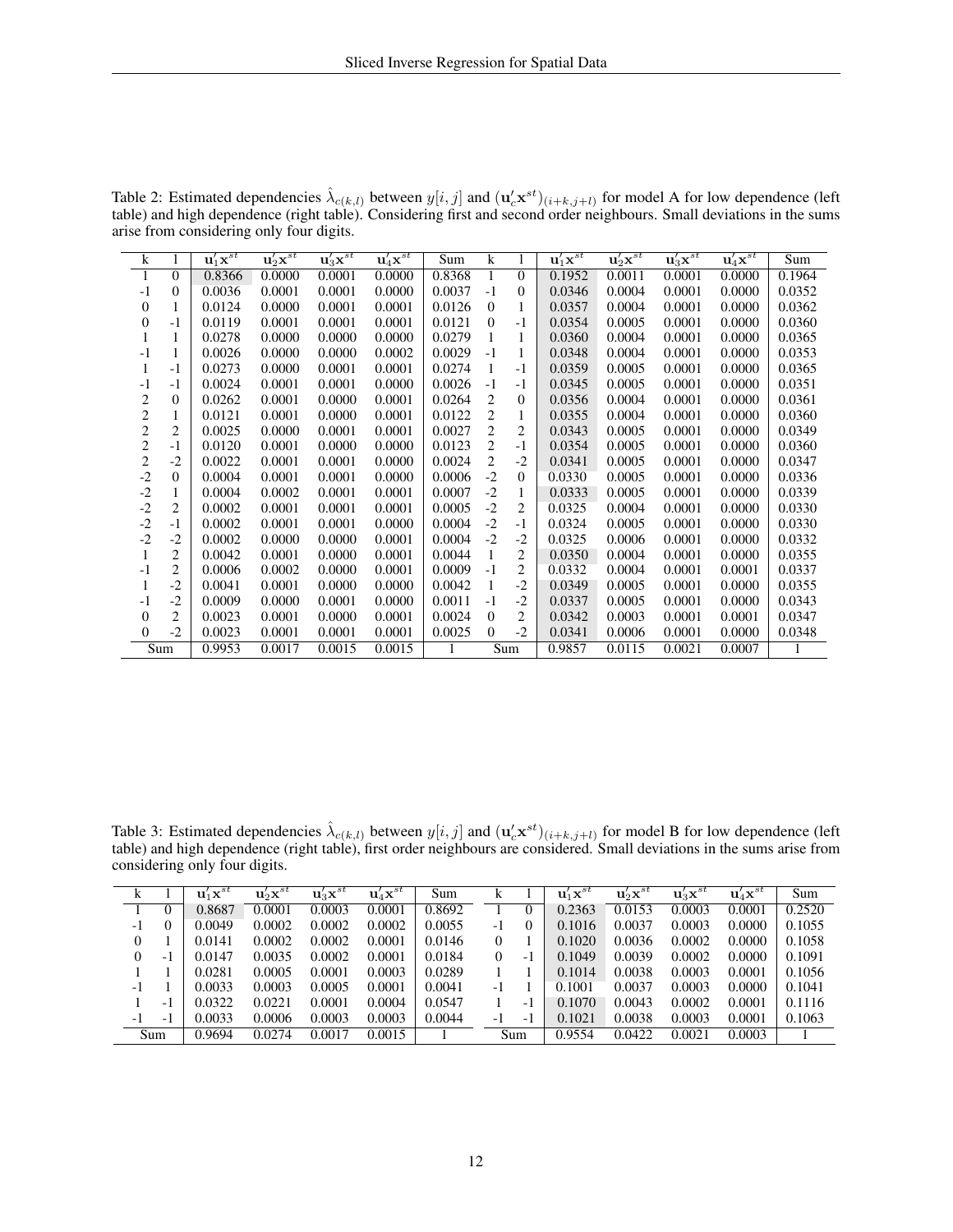| $\bf k$        |                | $\mathbf{u}_1^{\prime} \mathbf{x}^{st}$ | $\mathbf u_2' \mathbf x^{st}$ | $\mathbf{u}_3' \mathbf{x}^{st}$ | $\mathbf{u}_4' \overline{\mathbf{x}^{st}}$ | Sum    | k              |                | $\mathbf{u}_1^{\prime} \mathbf{x}^{st}$ | $\mathbf{u}_2' \mathbf{x}^{st}$ | $\mathbf{u}'_3\mathbf{x}^{st}$ | $\mathbf{u}_4' \mathbf{x}^{st}$ | Sum    |
|----------------|----------------|-----------------------------------------|-------------------------------|---------------------------------|--------------------------------------------|--------|----------------|----------------|-----------------------------------------|---------------------------------|--------------------------------|---------------------------------|--------|
| 1              | $\overline{0}$ | 0.0026                                  | 0.2693                        | 0.0000                          | 0.0001                                     | 0.2720 | 1              | $\Omega$       | 0.0632                                  | 0.0200                          | 0.0001                         | 0.0001                          | 0.0833 |
| $-1$           | $\Omega$       | 0.0001                                  | 0.0015                        | 0.0001                          | 0.0000                                     | 0.0017 | $-1$           | $\Omega$       | 0.0342                                  | 0.0004                          | 0.0002                         | 0.0000                          | 0.0349 |
| 0              | 1              | 0.0002                                  | 0.0043                        | 0.0000                          | 0.0000                                     | 0.0046 | $\Omega$       | 1              | 0.0345                                  | 0.0004                          | 0.0002                         | 0.0000                          | 0.0351 |
| $\overline{0}$ | $-1$           | 0.0016                                  | 0.0041                        | 0.0000                          | 0.0001                                     | 0.0057 | $\Omega$       | $-1$           | 0.0355                                  | 0.0004                          | 0.0002                         | 0.0000                          | 0.0361 |
| 1              | 1              | 0.0004                                  | 0.0085                        | 0.0001                          | 0.0000                                     | 0.0091 |                | 1              | 0.0344                                  | 0.0003                          | 0.0002                         | 0.0001                          | 0.0350 |
| $-1$           | 1              | 0.0001                                  | 0.0010                        | 0.0000                          | 0.0001                                     | 0.0013 | $-1$           | $\mathbf{1}$   | 0.0338                                  | 0.0003                          | 0.0002                         | 0.0001                          | 0.0344 |
| 1              | $-1$           | 0.0085                                  | 0.0084                        | 0.0001                          | 0.0000                                     | 0.0171 | 1              | $-1$           | 0.0363                                  | 0.0003                          | 0.0002                         | 0.0000                          | 0.0369 |
| -1             | $-1$           | 0.0002                                  | 0.0010                        | 0.0001                          | 0.0001                                     | 0.0014 | $-1$           | $-1$           | 0.0344                                  | 0.0004                          | 0.0003                         | 0.0000                          | 0.0352 |
| 2              | $\theta$       | 0.0031                                  | 0.0092                        | 0.0001                          | 0.0001                                     | 0.0125 | $\overline{c}$ | $\overline{0}$ | 0.0362                                  | 0.0004                          | 0.0002                         | 0.0001                          | 0.0368 |
| $\sqrt{2}$     | 1              | 0.0007                                  | 0.0039                        | 0.0001                          | 0.0001                                     | 0.0047 | $\overline{c}$ | 1              | 0.0351                                  | 0.0003                          | 0.0002                         | 0.0001                          | 0.0356 |
| $\overline{c}$ | $\overline{2}$ | 0.0002                                  | 0.0011                        | 0.0001                          | 0.0001                                     | 0.0014 | 2              | $\overline{2}$ | 0.0339                                  | 0.0003                          | 0.0002                         | 0.0001                          | 0.0345 |
| $\overline{c}$ | $-1$           | 0.0202                                  | 0.0039                        | 0.0001                          | 0.0001                                     | 0.0243 | 2              | $-1$           | 0.0369                                  | 0.0003                          | 0.0002                         | 0.0000                          | 0.0374 |
| $\overline{c}$ | $-2$           | 0.6141                                  | 0.0003                        | 0.0001                          | 0.0001                                     | 0.6146 | $\overline{c}$ | $-2$           | 0.1438                                  | 0.0052                          | 0.0010                         | 0.0001                          | 0.1501 |
| $-2$           | $\theta$       | 0.0001                                  | 0.0003                        | 0.0001                          | 0.0000                                     | 0.0005 | $-2$           | $\theta$       | 0.0331                                  | 0.0004                          | 0.0003                         | 0.0001                          | 0.0338 |
| $-2$           | 1              | 0.0001                                  | 0.0002                        | 0.0000                          | 0.0000                                     | 0.0004 | $-2$           | 1              | 0.0326                                  | 0.0003                          | 0.0003                         | 0.0001                          | 0.0332 |
| $-2$           | $\overline{2}$ | 0.0000                                  | 0.0001                        | 0.0001                          | 0.0001                                     | 0.0003 | $-2$           | $\overline{c}$ | 0.0312                                  | 0.0003                          | 0.0003                         | 0.0001                          | 0.0318 |
| $-2$           | $-1$           | 0.0001                                  | 0.0002                        | 0.0000                          | 0.0001                                     | 0.0004 | $-2$           | $-1$           | 0.0327                                  | 0.0004                          | 0.0003                         | 0.0000                          | 0.0334 |
| $-2$           | $-2$           | 0.0001                                  | 0.0002                        | 0.0001                          | 0.0001                                     | 0.0004 | $-2$           | $-2$           | 0.0331                                  | 0.0004                          | 0.0003                         | 0.0001                          | 0.0338 |
| 1              | $\overline{2}$ | 0.0001                                  | 0.0015                        | 0.0001                          | 0.0001                                     | 0.0018 | 1              | $\overline{c}$ | 0.0337                                  | 0.0003                          | 0.0002                         | 0.0001                          | 0.0343 |
| $-1$           | $\overline{c}$ | 0.0000                                  | 0.0005                        | 0.0000                          | 0.0001                                     | 0.0006 | $-1$           | $\overline{2}$ | 0.0326                                  | 0.0003                          | 0.0002                         | 0.0001                          | 0.0333 |
| 1              | $-2$           | 0.0186                                  | 0.0014                        | 0.0001                          | 0.0000                                     | 0.0202 | 1              | $-2$           | 0.0361                                  | 0.0003                          | 0.0002                         | 0.0001                          | 0.0367 |
| -1             | $-2$           | 0.0003                                  | 0.0003                        | 0.0001                          | 0.0000                                     | 0.0008 | $-1$           | $-2$           | 0.0342                                  | 0.0004                          | 0.0003                         | 0.0000                          | 0.0349 |
| $\overline{0}$ | 2              | 0.0001                                  | 0.0009                        | 0.0001                          | 0.0001                                     | 0.0011 | $\mathbf{0}$   | $\overline{c}$ | 0.0331                                  | 0.0003                          | 0.0002                         | 0.0001                          | 0.0337 |
| $\overline{0}$ | $-2$           | 0.0021                                  | 0.0011                        | 0.0001                          | 0.0000                                     | 0.0033 | $\mathbf{0}$   | $-2$           | 0.0351                                  | 0.0004                          | 0.0002                         | 0.0000                          | 0.0357 |
|                | Sum            | 0.6737                                  | 0.3233                        | 0.0016                          | 0.0014                                     |        |                | Sum            | 0.9596                                  | 0.0329                          | 0.0061                         | 0.0015                          |        |

Table 4: Estimated dependencies  $\hat{\lambda}_{c(k,l)}$  between  $y[i,j]$  and  $(\mathbf{u}_c^l \mathbf{x}^{st})_{(i+k,j+l)}$  for model B for low dependence (left table) and high dependence (right table), first and second order neighbours are considered. Small deviations in the sums arise from considering only four digits.

Table 5: Estimated dependencies  $\hat{\lambda}_{c(k,l)}$  between  $y[i,j]$  and  $(\mathbf{u}_c^l \mathbf{x}^{st})_{(i+k,j+l)}$  for model C for low dependence (left table) and high dependence (right table), first order neighbours are considered. Small deviations in the sums arise from considering only four digits.

| k  |     | $\mathbf{u}'_1\mathbf{x}^{st}$ | $\mathbf{u}_2' \mathbf{x}^{st}$ | $\mathbf{u}_3' \mathbf{x}^{st}$ | $\mathbf{u}_4' \mathbf{x}^{st}$ | Sum              |          |          | $\mathbf{u}'_1\mathbf{x}^{st}$ | $\mathbf u_2' \mathbf x^{st}$ | $\mathbf u_3' \mathbf x^{st}$ | $\mathbf u_4' \mathbf x^{st}$ | Sum    |
|----|-----|--------------------------------|---------------------------------|---------------------------------|---------------------------------|------------------|----------|----------|--------------------------------|-------------------------------|-------------------------------|-------------------------------|--------|
|    |     | 0.7106                         | 0.1878                          | 0.0001                          | 0.0001                          | 0.8986           |          | $\theta$ | 0.3613                         | 0.0796                        | 0.0003                        | 0.0002                        | 0.4413 |
| -1 |     | 0.0041                         | 0.0007                          | 0.0001                          | 0.0002                          | 0.0051           | $-1$     | $\theta$ | 0.0636                         | 0.0143                        | 0.0009                        | 0.0003                        | 0.0791 |
| 0  |     | 0.0113                         | 0.0030                          | 0.0002                          | 0.0001                          | $0.0146 \quad 0$ |          |          | 0.0642                         | 0.0156                        | 0.0007                        | 0.0003                        | 0.0808 |
| 0  | - 1 | 0.0102                         | 0.0038                          | 0.0002                          | 0.0002                          | 0.0144           | $\Omega$ | -1       | 0.0633                         | 0.0157                        | 0.0009                        | 0.0002                        | 0.0801 |
|    |     | 0.0229                         | 0.0064                          | 0.0001                          | 0.0001                          | 0.0296           |          |          | 0.0638                         | 0.0148                        | 0.0007                        | 0.0003                        | 0.0795 |
| -1 |     | 0.0027                         | 0.0004                          | 0.0001                          | 0.0001                          | $0.0032 -1$      |          |          | 0.0630                         | 0.0142                        | 0.0009                        | 0.0003                        | 0.0784 |
|    | - 1 | 0.0241                         | 0.0070                          | 0.0002                          | 0.0001                          | 0.0315           |          | -1       | 0.0640                         | 0.0163                        | 0.0012                        | 0.0003                        | 0.0818 |
| -1 | - 1 | 0.0023                         | 0.0005                          | 0.0002                          | 0.0001                          | 0.0030           | $-1$     | -1       | 0.0628                         | 0.0149                        | 0.0009                        | 0.0003                        | 0.0789 |
|    | Sum | 0.7883                         | 0.2095                          | 0.0012                          | 0.0010                          |                  |          | Sum      | 0.8060                         | 0.1853                        | 0.0064                        | 0.0023                        |        |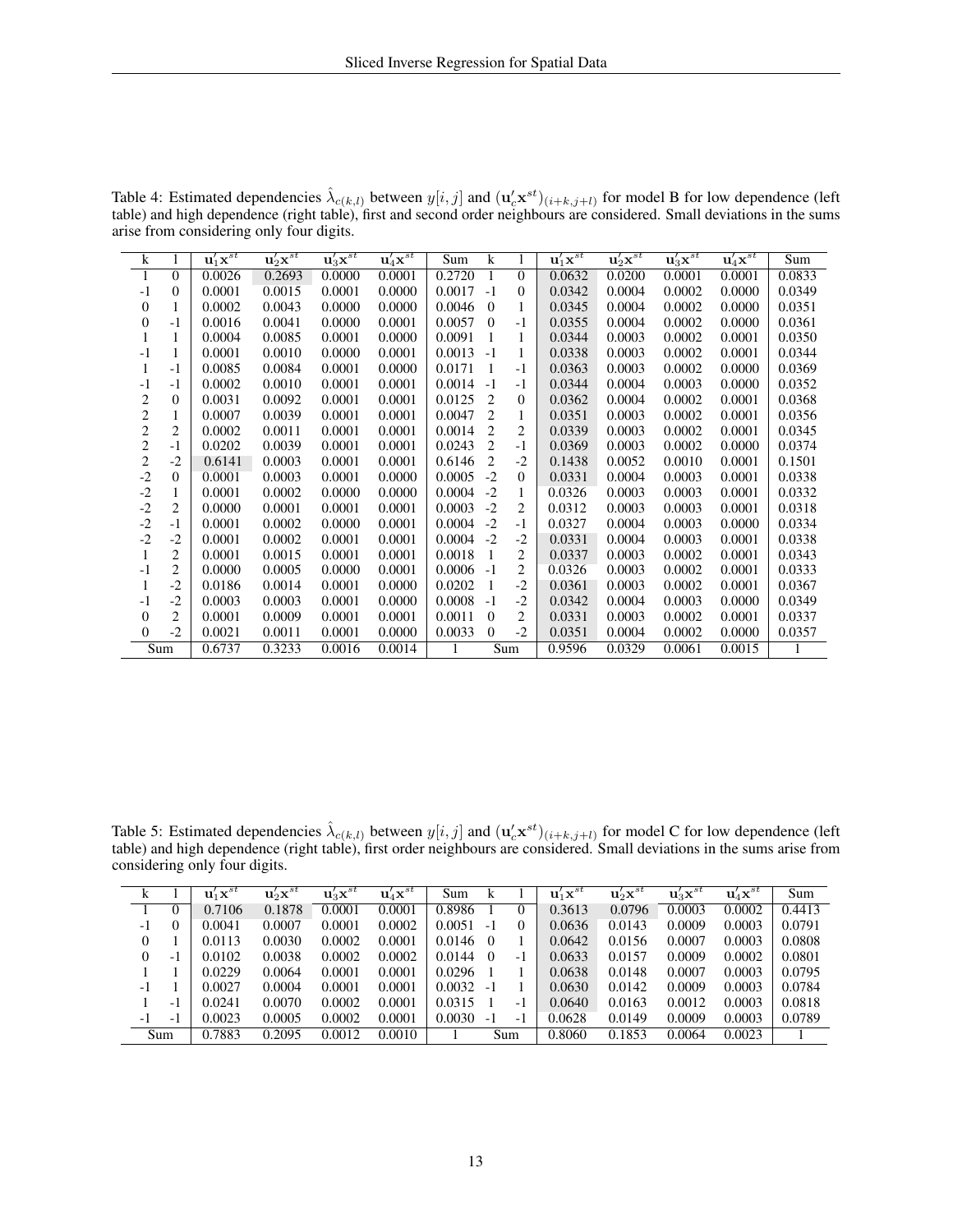<span id="page-13-0"></span>Table 6: Estimated dependencies  $\hat{\lambda}_{c(k,l)}$  between  $y[i,j]$  and  $(\mathbf{u}_c^j \mathbf{x}^{st})_{(i+k,j+l)}$  for model C for low dependence (left table) and high dependence (right table), first and second order neighbours are considered. Small deviations in the sums arise from considering only four digits.

| k              | 1              | $\mathbf{u}'_1\mathbf{x}^{st}$ | $\overline{{\bf u}'_2 {\bf x}^{st}}$ | $\mathbf u_3' \mathbf x^{st}$ | $\mathbf{u}_4' \mathbf{x}^{st}$ | Sum    | $\bf k$                     | 1              | $\mathbf{u}_1' \mathbf{x}^{st}$ | $\mathbf u_2' \mathbf x^{st}$ | $\mathbf{u}_3' \mathbf{x}^{st}$ | $\mathbf{u}_4' \mathbf{x}^{st}$ | Sum    |
|----------------|----------------|--------------------------------|--------------------------------------|-------------------------------|---------------------------------|--------|-----------------------------|----------------|---------------------------------|-------------------------------|---------------------------------|---------------------------------|--------|
| $\mathbf{1}$   | $\theta$       | 0.6469                         | 0.1711                               | 0.0001                        | 0.0001                          | 0.8182 |                             | $\Omega$       | 0.1604                          | 0.0352                        | 0.0005                          | 0.0002                          | 0.1963 |
| $-1$           | $\theta$       | 0.0038                         | 0.0006                               | 0.0001                        | 0.0001                          | 0.0046 | $-1$                        | $\overline{0}$ | 0.0286                          | 0.0063                        | 0.0002                          | 0.0001                          | 0.0353 |
| 0              | 1              | 0.0104                         | 0.0027                               | 0.0002                        | 0.0001                          | 0.0133 | $\theta$                    | 1              | 0.0288                          | 0.0069                        | 0.0002                          | 0.0001                          | 0.0360 |
| 0              | $-1$           | 0.0093                         | 0.0034                               | 0.0001                        | 0.0001                          | 0.0130 | $\theta$                    | $-1$           | 0.0284                          | 0.0069                        | 0.0002                          | 0.0001                          | 0.0356 |
| 1              | 1              | 0.0209                         | 0.0058                               | 0.0001                        | 0.0002                          | 0.0270 |                             | 1              | 0.0287                          | 0.0065                        | 0.0002                          | 0.0001                          | 0.0355 |
| $-1$           | 1              | 0.0024                         | 0.0003                               | 0.0001                        | 0.0001                          | 0.0029 | $-1$                        | 1              | 0.0282                          | 0.0063                        | 0.0002                          | 0.0001                          | 0.0349 |
| 1              | $-1$           | 0.0222                         | 0.0064                               | 0.0002                        | 0.0001                          | 0.0289 | -1                          | $-1$           | 0.0288                          | 0.0072                        | 0.0003                          | 0.0001                          | 0.0365 |
| $-1$           | $-1$           | 0.0021                         | 0.0004                               | 0.0002                        | 0.0000                          | 0.0027 | $-1$                        | $-1$           | 0.0282                          | 0.0066                        | 0.0003                          | 0.0001                          | 0.0352 |
| 2              | $\mathbf{0}$   | 0.0235                         | 0.0059                               | 0.0001                        | 0.0004                          | 0.0299 | $\overline{2}$              | $\mathbf{0}$   | 0.0293                          | 0.0071                        | 0.0003                          | 0.0001                          | 0.0367 |
| $\overline{c}$ | 1              | 0.0100                         | 0.0023                               | 0.0001                        | 0.0002                          | 0.0126 | 2                           | 1              | 0.0286                          | 0.0068                        | 0.0002                          | 0.0000                          | 0.0357 |
| $\mathbf{2}$   | 2              | 0.0027                         | 0.0007                               | 0.0002                        | 0.0001                          | 0.0037 | $\mathcal{D}_{\mathcal{L}}$ | 2              | 0.0283                          | 0.0070                        | 0.0003                          | 0.0001                          | 0.0357 |
| $\overline{c}$ | $-1$           | 0.0119                         | 0.0021                               | 0.0002                        | 0.0001                          | 0.0143 | 2                           | $-1$           | 0.0295                          | 0.0069                        | 0.0003                          | 0.0000                          | 0.0368 |
| 2              | $-2$           | 0.0024                         | 0.0010                               | 0.0002                        | 0.0001                          | 0.0037 | $\overline{2}$              | $-2$           | 0.0277                          | 0.0068                        | 0.0002                          | 0.0001                          | 0.0348 |
| $-2$           | $\theta$       | 0.0006                         | 0.0001                               | 0.0002                        | 0.0001                          | 0.0010 | $-2$                        | $\mathbf{0}$   | 0.0268                          | 0.0064                        | 0.0003                          | 0.0001                          | 0.0335 |
| $-2$           | 1              | 0.0006                         | 0.0001                               | 0.0001                        | 0.0001                          | 0.0009 | $-2$                        | 1              | 0.0270                          | 0.0061                        | 0.0002                          | 0.0002                          | 0.0335 |
| $-2$           | 2              | 0.0002                         | 0.0001                               | 0.0001                        | 0.0002                          | 0.0005 | $-2$                        | 2              | 0.0259                          | 0.0062                        | 0.0002                          | 0.0001                          | 0.0324 |
| $-2$           | $-1$           | 0.0004                         | 0.0002                               | 0.0001                        | 0.0002                          | 0.0008 | $-2$                        | $-1$           | 0.0265                          | 0.0064                        | 0.0003                          | 0.0001                          | 0.0332 |
| $-2$           | $-2$           | 0.0005                         | 0.0001                               | 0.0002                        | 0.0002                          | 0.0010 | $-2$                        | $-2$           | 0.0272                          | 0.0063                        | 0.0004                          | 0.0001                          | 0.0339 |
| 1              | $\overline{2}$ | 0.0039                         | 0.0011                               | 0.0002                        | 0.0001                          | 0.0054 | $\mathbf{1}$                | 2              | 0.0282                          | 0.0071                        | 0.0002                          | 0.0001                          | 0.0356 |
| $-1$           | 2              | 0.0005                         | 0.0001                               | 0.0004                        | 0.0002                          | 0.0011 | $-1$                        | 2              | 0.0266                          | 0.0064                        | 0.0001                          | 0.0001                          | 0.0331 |
| 1              | $-2$           | 0.0045                         | 0.0009                               | 0.0001                        | 0.0001                          | 0.0056 | -1                          | $-2$           | 0.0285                          | 0.0068                        | 0.0002                          | 0.0001                          | 0.0355 |
| -1             | $-2$           | 0.0009                         | 0.0005                               | 0.0002                        | 0.0001                          | 0.0018 | $-1$                        | $-2$           | 0.0273                          | 0.0068                        | 0.0003                          | 0.0001                          | 0.0345 |
| 0              | $\overline{2}$ | 0.0024                         | 0.0007                               | 0.0004                        | 0.0000                          | 0.0035 | $\Omega$                    | 2              | 0.0281                          | 0.0061                        | 0.0002                          | 0.0001                          | 0.0345 |
| $\Omega$       | $-2$           | 0.0022                         | 0.0011                               | 0.0001                        | 0.0002                          | 0.0036 | $\theta$                    | $-2$           | 0.0282                          | 0.0071                        | 0.0002                          | 0.0000                          | 0.0355 |
|                | Sum            | 0.7852                         | 0.2078                               | 0.0038                        | 0.0032                          | 1      | Sum                         |                | 0.8037                          | 0.1882                        | 0.0061                          | 0.0021                          | 1      |

Thus the tables also show that in the low dependence setting not only the number of directions is chosen correctly but the method indicates also always the correct lags to be used. However in the high dependence setting often one direction dominates and almost all spatial lags are considered informative, this effect is again in accordance to the findings depicted in Figure [6.](#page-9-1)

# 6 Discussion

In this work we suggested an extension to SIR in the spatial data setting. If the number of directions of interest is known SSIR works well. However, the identification of the important spatial lags seems to depend strongly on the dependence within the latent fields. Therefore further research is needed to help decide on the number of directions and spatial lags to be considered.

We investigated SSIR on data lying on a 2-dimensional regular gird. Clearly more dimensions can be easily added to the grid in order to consider for example rather voxels than pixels. In general the data does not need to be on a regular grid as concrete distances between locations are not required in SSIR. In many spatial econometric applications neighbour definitions are rather loose as spatial units, for example administrative districts, are used, this is no problem for SSIR either. If however the locations are irregularly measured and the distances between locations matter, then SSIR needs to be adapted. Here ideas from the recently suggested spatial blind source separation approaches in [\[25,](#page-14-24) [26\]](#page-14-25) could be applied by drawing rings of different radii around each location and average over them to define a neighbourhood when assuming an isotropic relationship.

# 7 Acknowledgments

The work of CM and KN was supported by the Austrian Science Fund (FWF) Grant number P31881-N32.